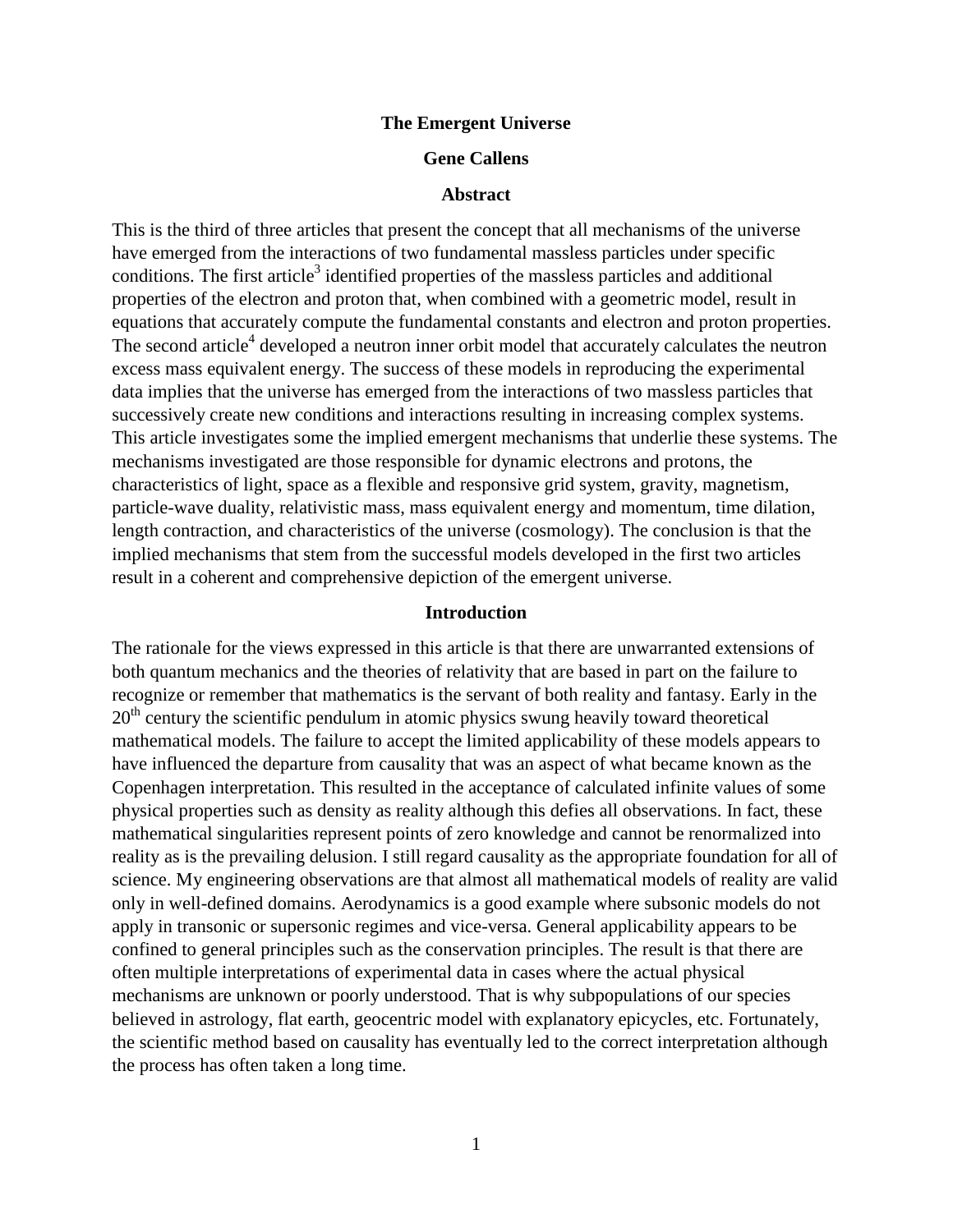I regard the historical treatment of quantum mechanics and the theories of relativity as incomplete at best. In my view, the common denominator for the incompleteness in most cases is the absence of actual physical models. In fact, the most popular scientific opinion seems to be that there are no physical models at the ultimate fundamental level. This view appears to mandate that the physics principles that have served us so well do not apply at this level. A recent exposition of the extent to which this philosophy has developed is presented in Ref. 1 entitled "What is Real" (*Scientific American*, August 2013, pp. 40-47). Quoting from page 45, "Now the following question arises: What is the reason that we can know only the relations among things and not the things themselves? The straightforward answer is that relations are all there is. This leap makes structural realism a more radical proposition, called ontic structural realism." The author goes on to explain the state of affairs that has led to this position. Quoting from page 47, "How can there be so much fundamental controversy about a theory that is as empirically successful as quantum field theory? The answer is straightforward. Although the theory tells us what we can measure, it speaks in riddles when it comes to the nature of whatever entities give rise to our observations. The theory accounts for our observations in terms of quarks, muons, photons and sundry quantum fields, but it does not tell us what a photon or a quantum field really is. … For many physicists, that is enough. They adopt a so-called instrumentalist attitude: they deny that scientific theories are meant to represent the world in the first place."

Another description of the legacy of quantum mechanics' unwarranted extensions into the bizarre is presented in Ref. 2 entitled "Quantum Weirdness: It's All in Your Mind" (*Scientific American*, June 2013, pp. 46-51). Quoting from page 47, "Physicists have grappled with the quantum world's apparent paradoxes for nine decades, with little to show for their struggles." In a refreshing analysis of the famous paradox of Schrödinger's cat being both alive and dead at the same time, the author states on page 51, "Asserting that Schrödinger's cat is truly both alive and dead is an absurdity, a megalomaniac's delusion that one's personal state of mind makes the world come into being." However, the bold author reviews a new version of quantum theory called Quantum Bayesianism (or QBism) combining "quantum theory with probability theory in an effort to eliminate the paradoxes or put them in a less troubling form." In the summary paragraphs entitled, "A New Reality" he states, "And proponents of QBism embrace the notion that until an experiment is performed, its outcome simply does not exist. Before the speed or position of an electron is measured, for example, the electron does not have a speed or a position. The measurement brings the property in question into being." I respectfully suggest that another refreshing and consistent analysis of this position might paraphrase the previous quote, "Asserting that an electron's speed or position does not exist before it is measured is an absurdity, a megalomaniac's delusion that one's personal actions makes the world come into being."

My alternative response to this state of affairs is that 1) reality does in fact consist of physical entities, 2) there are alternative interpretations of scientific measurements and observations and 3) the correct and complete interpretation of these measurements and observations will emerge when the physical entities are identified and the physical mechanisms are understood. The current article is the third in a three-part series and attempts to further describe the implications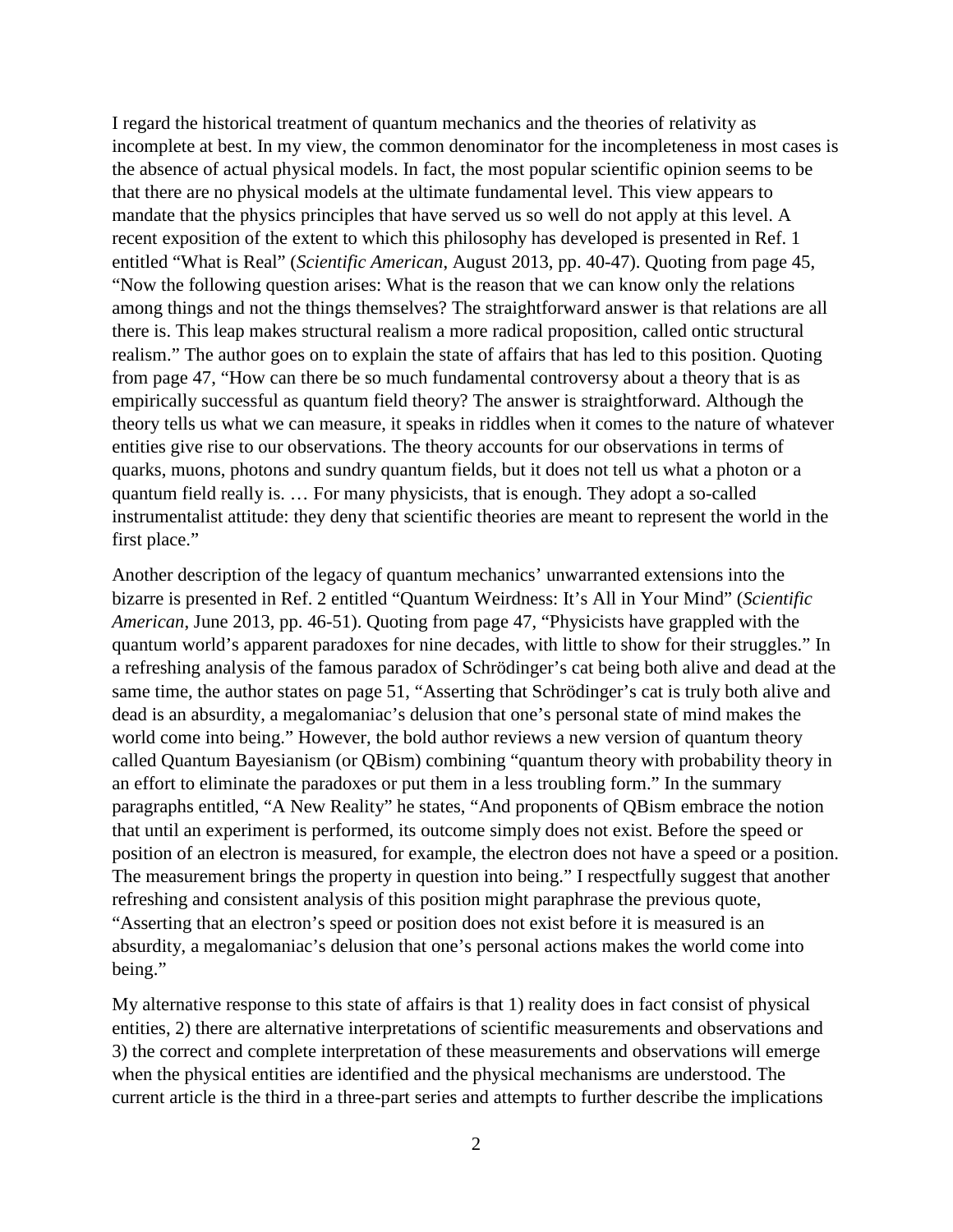of a physical model that accurately calculates the fundamental constants and the well-founded properties of electrons<sup>3</sup>, protons<sup>3</sup> and neutrons<sup>4</sup>. Specifically, in the previously reported work, I discovered that the interactions between two postulated fundamental massless particles provided possible mechanisms for a physical electron with causal properties<sup>3</sup> as contrasted to the currently popular notion of intrinsic electron properties. Likewise, there were also compatible mechanisms for the proton<sup>3</sup>. The second of these three articles presents the neutron inner orbit model that is consistent with the electron and proton models and accurately calculates the experimentally determined neutron excess mass equivalent energy<sup>4</sup>. Therefore, the outcome is that these compatible physical models, which are straight-forward mathematical equations, do accurately calculate the accepted experimental data as expressed in the fundamental constants and properties of electrons, protons and neutrons.

The success of these models in matching the experimental data also results in important implications regarding the underlying physical mechanisms. The current article addresses some of those implications relating to the emergence of the multifaceted mechanisms of the universe such as gravity, magnetism, special and general relativity, and flexible universal space. In order to lay the foundation for further consideration of these implied underlying physical mechanisms, the basic ideas of the previous work reported in Refs. 3 and 4 are summarized. The development begins with the presentation of three primary postulates as follows:

- 1. All processes in the universe emerge from the interactions of two massless particles.
- 2. The concepts of mass, force, and all resultant static and dynamic properties of matter result from the action of the two massless particles in the formation and function of the two stable structured particles, the electron and proton.
- 3. All measured values of the traditional fundamental constants including the electron and proton properties are the result of actual physical mechanisms.

The basic premise for the physical model as seen in the postulates is that the entire universe of mass and energy is solely the result of collisions between the only existent foundational entities in the universe, designated as characteristic one (C1) and characteristic two (C2) particles. Both the C1 and C2 particles are regarded as smooth, rigid, massless spheres. Their collisions are accurately represented by a billiard ball model with purely kinematic responses due to the massless property. An immediate implication of this approach is a physical origin for the observed constant speed of light.

# **Origin of the Speed of Light**

The massless C1 and C2 particles have the same equilibrium isotropic speed distribution and, therefore, the same average speed,  $V_{\text{Clavg}} = V_{\text{C2avg}}$ . Since the interaction of the C1 and C2 particles is the cause of all forces and actions, no object with mass can exceed this average speed, consistent with special relativity<sup>5</sup>. This result suggests an important extension to the theory of special relativity which is that the average speed of the massless C1 and C2 particles is the speed of light in a vacuum, c. That is,  $V_{\text{Clavg}} = V_{\text{C2avg}} = c = 299,792,458 \text{ m/s}$ . This condition is analogous to the speed of sound in a gas which is the appropriate average speed of the individual molecules. In this context, the speed of light becomes both a fundamental constant and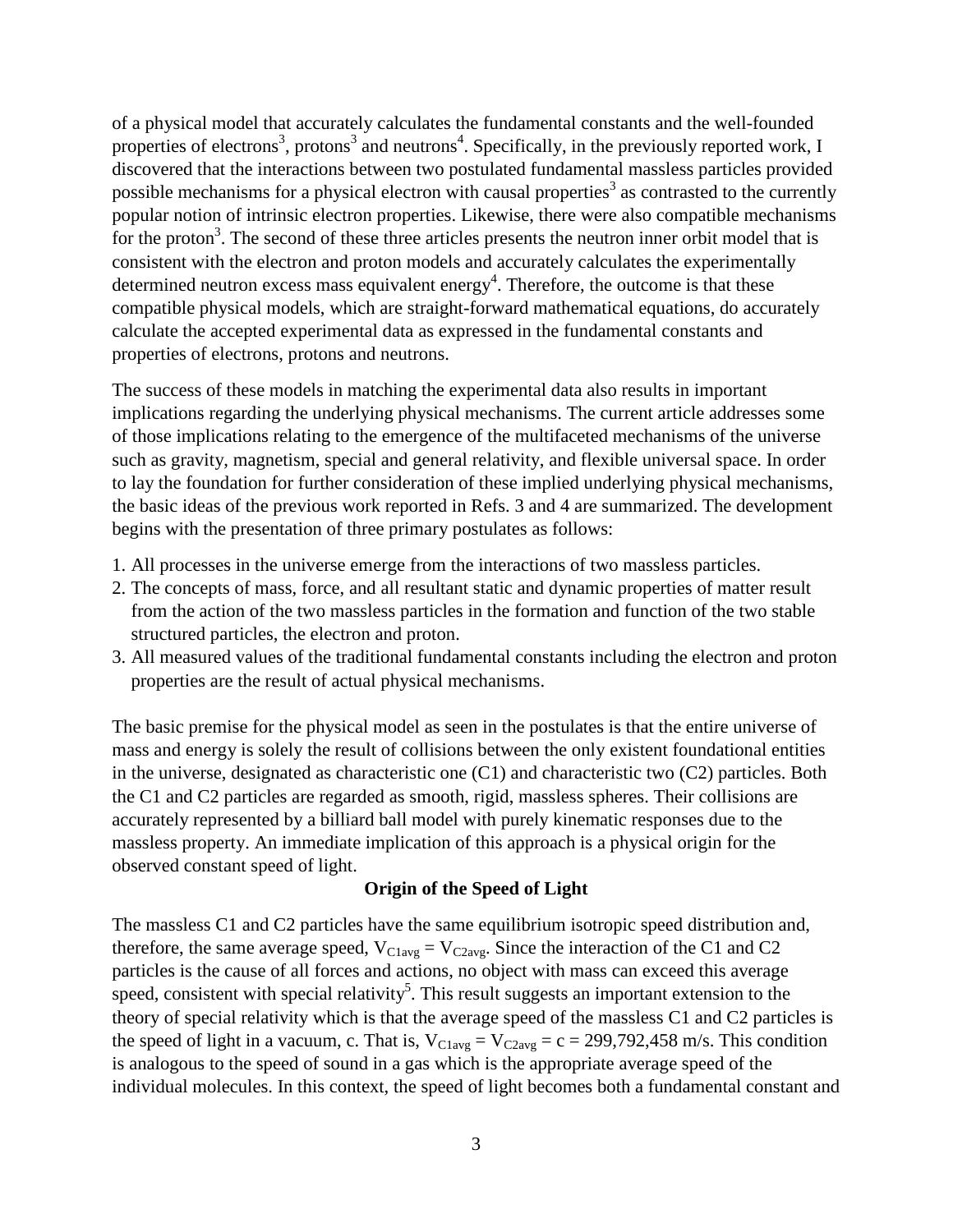a measured property of the massless particles. This average speed is also the propagation speed of any disturbance to the C2 grid system, which includes all electromagnetic radiation. While the average speed of the fundamental particles is the speed of light in a vacuum, the speed distribution includes instantaneous speeds from zero to hyperluminal.

# **Constancy of the Speed of Light Relative to Any Moving Body**

The physical model for the electron is a pulsating shell of C2 particles, one C2 particle thick. Specifically, a precise number of captive C2 particles maintain a dynamically stable, fully contracted rotating electron shell for an exact and brief period of time. The number of C2 particles in the electron shell is determined as one of the emergent properties from the model and fundamental constants<sup>3</sup>. When there is a higher C1 collision rate on one side of a pulsating electron, all the captive C2 particles acquire an additional velocity increment in the direction opposite to the higher collision rate during the electron expansion and contraction phases. Upon full contraction, the electron center will have moved in that same direction. Also this velocity increment will be acquired by all of the C1 particles that interact with the C2's during the accumulation phase. During the next expansion, the expanded C1's and C2's retain this velocity increment so that the electron center retains the increased velocity.

An important consequence of the acquisition of the velocity increments by the interacting C1 and C2 particles is that the time average velocity of the C1's in the vicinity of the electron is always equal to the speed of light relative to the electron. This means that the C1's moving forward from the electron have added the electron's velocity increments while the C1's moving rearward from the electron have subtracted the increments. The result is that any electromagnetic disturbance produced by the electron will be transmitted at the speed of light relative to the electron. This same effect happens with the proton whose outer shell pulsates in the same manner as the electron but 180 degrees out of phase. Since all stable matter in the universe is composed of electrons and protons or their anti-particles, the speed of light is always constant relative to any moving body.

# **Motion of Structured Bodies through the C2 Particle Grid System**

It is also this effect of the addition of velocity increments that allows any structured body to maintain its acquired velocity in this C1 and C2 particle laden environment in the absence of external forces (Newton's first law of motion). It means that the centers of the fully compressed electrons and protons which appear and disappear in phase with the vibrational frequency move through the C2 grid system because they retain any acquired velocity increments. It is also the absence of this effect that keeps the free C2's localized. The result is that the free C2's form a flexible three-dimensional localized grid system as discussed below.

During the expansion phases of the electrons and protons, the captive C2 particles respond kinematically to the C1 particle collisions as contrasted to the dynamic responses of the pulsating composite structures. Therefore, the electron and proton may be viewed as conditions in which kinematic properties of the C1 particles are repetitively transferred to and from two unique collections of captive C2 particles to repeatedly assemble and disassemble these dynamic universal structures.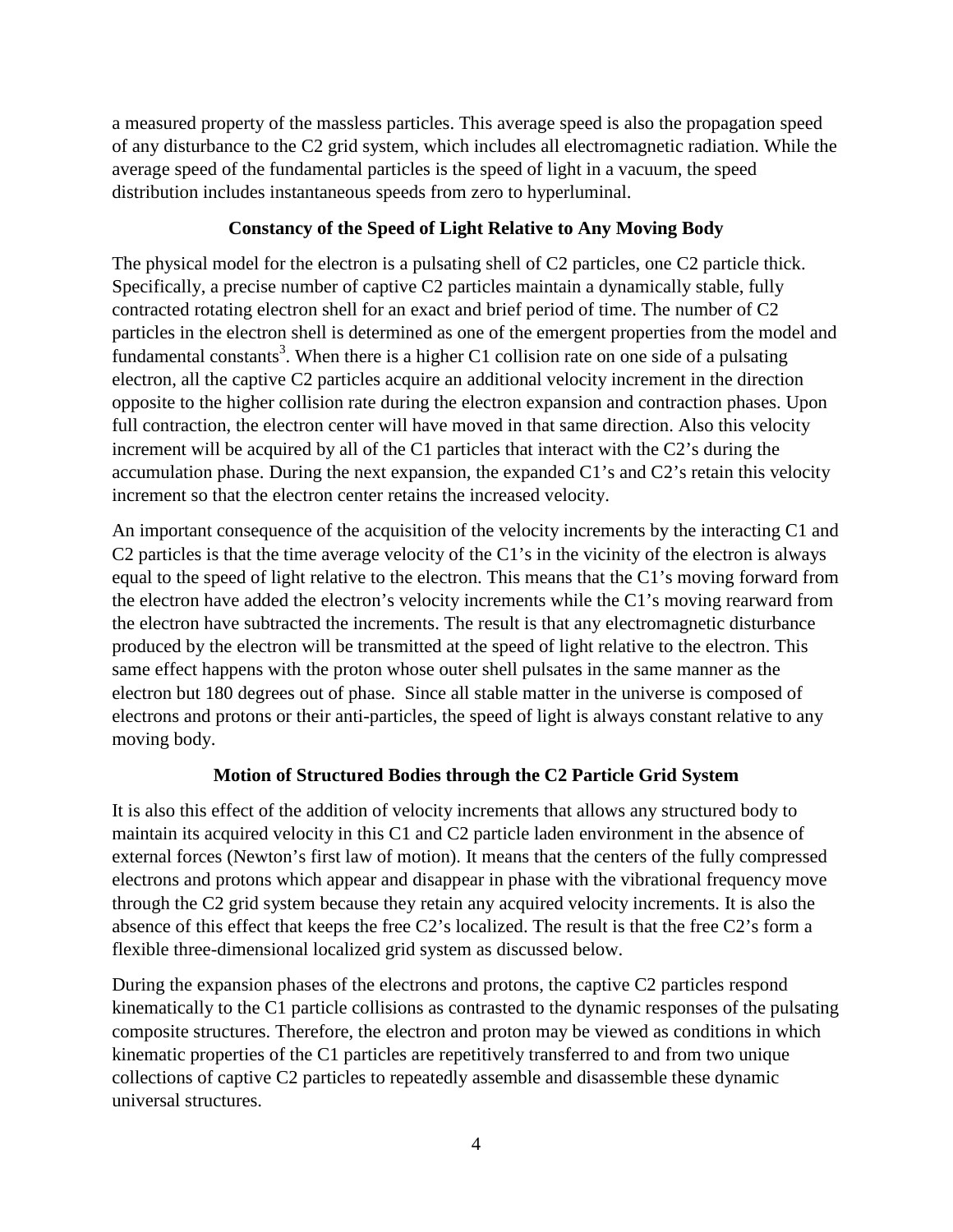## **Space as a Flexible and Responsive C2 Grid System**

The C1 particle is small with a large number density, and it is the activator for all forces (gravity, electromagnetic, strong and weak nuclear) and actions in the universe. The C2 particles are much larger and less numerous than the C1 particles. As a result, under equilibrium conditions, the net movement of any C2 particle is small compared to its diameter. This is due to the high collision rate with the C1 particles, which have an exceptionally large number density.<sup>3</sup> The result is that the C2's form a flexible and responsive grid system which suggests the concept of space as the three-dimensional region between adjacent C2 particles in the grid. This flexible grid system is shaped by the contour of objects such as stars and planets because of the attraction of the C2's to the objects. In addition, the number density of the C2 particles in the grid system increases as the distance from the objects decreases, analogous to the mass density of gases in planetary atmospheres. Therefore, as expected, space is curved, consistent with general relativity. It is the interaction of the moving electron or proton with this flexible grid system that results in the relativistic effects as the speed approaches the speed of light as discussed below.

# **Gravity**

The motion of a C2 particle in free space changes the random incoming directional distribution of the interacting C1's to an outgoing directional distribution that has a deficit in the number of C1 particles traveling normal to the C2 directional movement. One simplified model that helps to visualize this effect is a cube representing the C2 particle placed such that the six faces are perpendicular to idealized streams of equally spaced C1 particles. The C1 particles are sufficiently small that they do not impact each other upon reflection from the cube surfaces. If the cube is always stationary, the C1 particles reflecting normally from one surface appear like they are the continuation of the C1 particle stream from the opposite surface. The reflecting streams are continuous so there is no observable gap due to the presence of the cube. However, if the cube is in motion in a direction parallel to one of the rectangular coordinates, streams perpendicular to the motion will have gaps equal to the cube width as the rearward face passes their locations. These gaps would be detectable to any C2 particle at a distant location.

If instead of a single rearward surface, the surface contains two steps, there will be two smaller gaps in the non-reflecting streams corresponding to the passage of each step. Likewise, for any number of steps, there will a corresponding equal number of smaller gaps in the non-reflecting streams. In all cases, the sum of the gap widths will equal the cube width. The realistic case of the sphere corresponds to a number of gaps approaching infinity with a total gap width equal to the sphere diameter. Since the C2 particle is continuously changing direction in response to the C1 impacts, a free C2 particle continuously transmits C1 particle streams that contain less particles normal to its average location than those streams that are being transmitted randomly. The total number of outgoing particles remains unchanged from the number of incoming particles but the directional distribution of the particles has changed.

It can be shown that this C1 particle normal deficit is propagated across space, persisting through all kinematic collisions with C2 particles including those with captive C2 particles in electrons and protons. This means that the gravitational attraction between bodies is not blocked by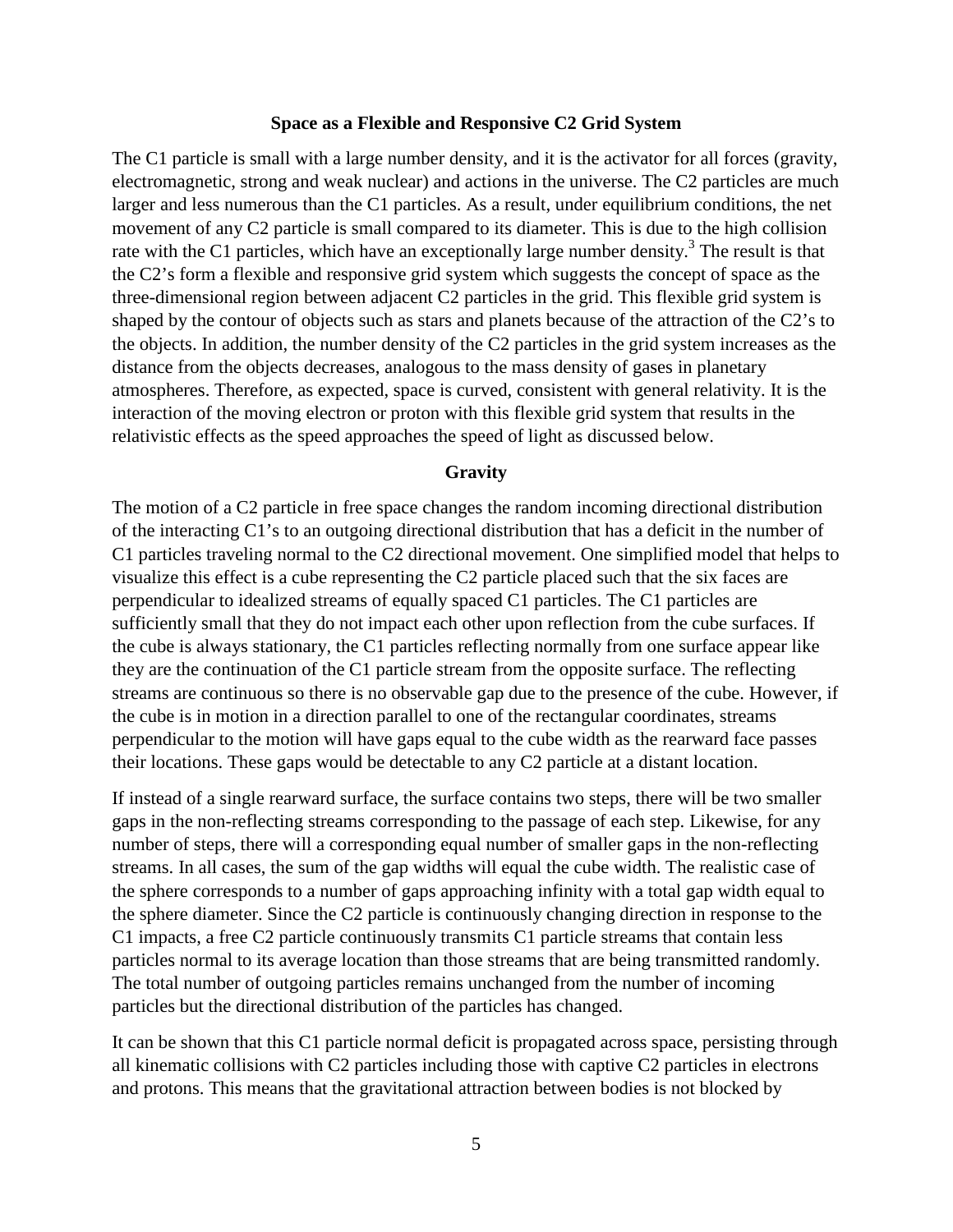intervening bodies. This also means that there is an attraction between all C2 particles in the universe so that the gravitational force experienced by any mass is the appropriate sum of the contributions from all existent C2 particles. When this attraction is between electrons and/or protons, their captive C2 particles experience this average C1 deficit and retain the ensuing velocity increments for each pulsation cycle resulting in an acceleration<sup>3</sup>. The difference in the C1 collision rate across the electron and/or proton which causes the acceleration is the attractive force known as universal gravitation. The concept of mass emerges from this process through the defining relationship  $F = ma$ . In this context, mass is seen as the ratio of the cause (difference in C1-C2 collision rates) and effect (acceleration) under specific conditions (pulsating stable groups of C2 particles). The massless particles are always massless, and the concept of mass arises solely from their participation in the structures of the electron and proton.

# **Magnetism**

The flexible C2 grid system also gives rise to an important effect associated with the motion of the grid's C2 particles in response to properly aligned rotating electrons. This effect known as magnetism is illustrated in a well-known physics demonstration that allows visualization of the magnetic field lines between the ends of a permanent magnet by observing the orientation of iron filings placed on a rigid paper above the magnet. The shape of the magnetic field lines appear like a graphic of the flow lines between a source and a sink in a hydrodynamic flow. This visual analog suggests that the flow of particles in the magnetic case corresponds to the flow of the fluid molecules in the hydrodynamic case. The magnetic particles are in fact the C2 particles in the ubiquitous C2 grid system responding to the characteristic rotation of the properly aligned electrons in the permanent magnet. There are no monopole magnets because the C2 particle grid system is continuous and the flowing C2 particles are immediately replaced by their adjacent C2 neighbors. This continuity requirement results in a continuous circulating flow of C2 particles that completes a circuit around the outside and through the interior of the magnet. There is no friction associated with the motion of these free massless C2 particles.

The magnetic field that accompanies the electric field of moving electrons also results from the alignment of the spin axes of the electrons because of their motion. The alignment of the spin axes produces magnetic field lines that lie in planes perpendicular to the direction of motion. The electric field results from the electrostatic effects of the pulsating electrons. When the electrons are stationary, the magnetic field is not present because the spin axes of the electrons are randomly oriented canceling their cumulative effect on the C2 grid system. However, there is still an electric field associated with the unaligned stationary electrons because the pulsations of the electrons are all in phase independent of their alignment.

## **Elementary Particles**

The only entities in the universe that are not composites of other entities are C1 and C2 particles. In this sense, these two massless entities are the only truly elementary or fundamental particles. Likewise, they alone correspond to the original definition of the atom as "any of the indivisible particles postulated by philosophers as the basic component of all matter". For example, electrons and protons are not single particles but rather they are specific collections of C2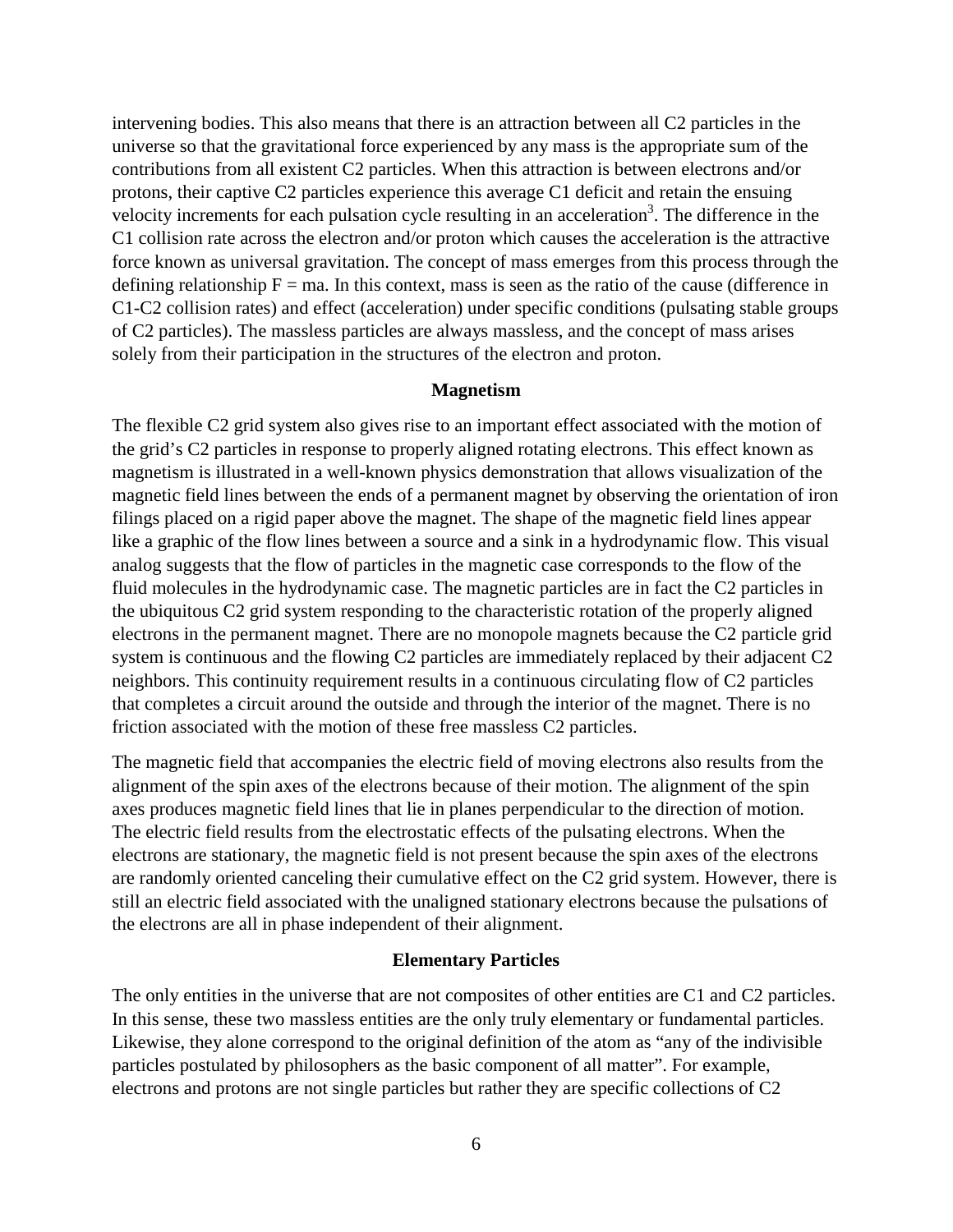particles responding to collisions with C1 particles as discussed above. However, under certain conditions, electrons and protons can exhibit properties like those of a single particle, giving rise to the first half of the particle-wave phenomenon.

I have observed from my calculations of the properties of the two elementary particles<sup>3</sup> that emerge from the fundamental constants and the appropriate physical model, that structured matter cannot exist with only a single basic component. It is the kinematic interactions of the two particles under particular conditions that give rise to the diversity of mechanisms that characterize the universe.

These mechanisms obey the same conservation principles of physics at all levels from the subatomic to the cosmological. This includes quantum mechanics and special and general relativity. The foundational basis for quantization begins with the two massless particles that exist in two quantized sizes. The kinematic interactions of these two particles can produce specific temporary groupings of C2 particles that constitute specific levels of mass and corresponding levels of mass equivalent energy as in  $E = mc^2$ . For orbiting electrons these levels of mass and energy result in specific levels of angular momentum as utilized in the mathematical development of the Bohr atom. Likewise, the magnitude of the disturbance of the C2 particle grid system that accompanies the arrival of an electromagnetic wave at the boundary of a pulsating electron or proton affects a specific number of boundary C2 particles resulting in the quantum concept of energy transfer as a function of electromagnetic wave frequency.

Other temporary groupings of the C2 particles result from the collision of protons, electrons, or their combinations at high energy levels in colliders such as the Large Hadron Collider. As the accelerating particles approach relativistic speeds, the C2 particle grid system in the forefront of the particles becomes more and more compressed as discussed below. When the counter-flowing particles collide, the interaction of the ubiquitous C1 particles with the concentrated C2 particles in the grid system results in the production of an array of temporary particles which are the most numerous in the so-called particle zoo. These temporary particles are pulsating at a high frequency and exhibit exceptionally short lifetimes as they do not possess stable structures and therefore give up their C2 particles as a function of their frequency. The only stable particles that result from these collisions are electrons, protons, neutrinos and their anti-particles.

# **Elementary Waves**

As in the case for quantization, the foundation for the observed wave nature of matter comes from the type of mechanism associated with interactions of the C1 and C2 particles under specific conditions. In this case, the foundational mechanism for the formation and maintenance of a stable electron and proton is a pulsation frequency that repeatedly assembles and disassembles these stable structures as discussed above. These pulsations propagate at the speed of light through the ubiquitous C2 particle grid system which, under certain conditions, can cause wave-like interactions with their surroundings giving rise to the second half of the particle-wave phenomenon.

All chemical and physical reactions involving electrons and protons are due to the transfer of C2 particles during the pulsation cycles. This transfer can only occur for atomic and molecular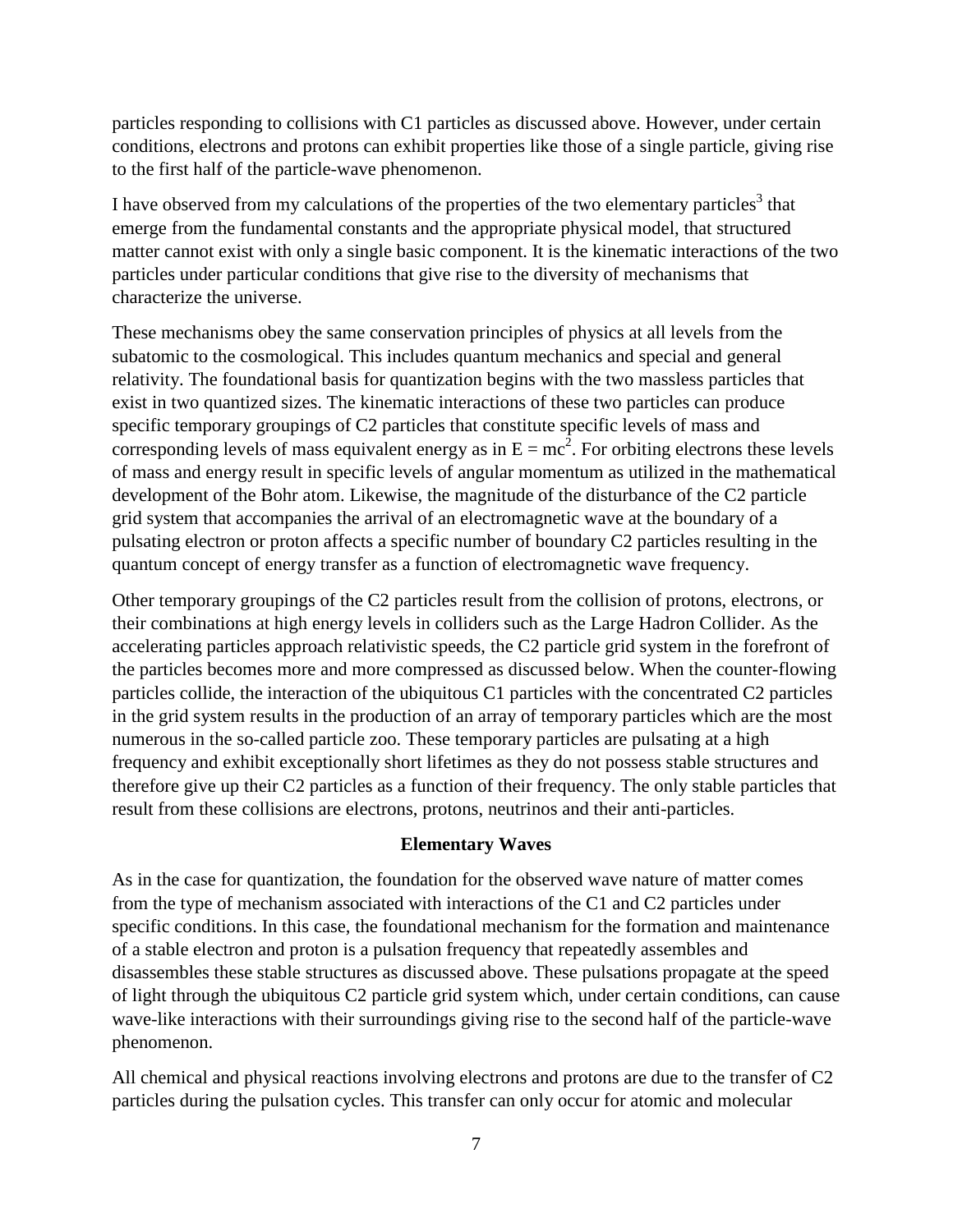processes at harmonic frequencies of the electron and proton frequency. That is, the motion of the merging groups of C2 particles must be compatible at specific intervals. Some reactions such as oxidation can occur over a large range of harmonic frequencies which corresponds to a large range of temperatures. Other reactions such as the formation of carbon atoms from helium atoms only occur over a small range of harmonic frequencies.

This requirement for a harmonic frequency match sometimes reveals surprising results. An example is the discovery of a molecule called methoxy, or  $CH_3O$  in an interstellar gas cloud<sup>6</sup>. It forms when hydroxyl (OH) and methanol (CH<sub>3</sub>OH) react. Yet that reaction requires more energy than is available in space, where temperatures hover just above absolute zero. However, in a laboratory setting, researchers found that this same reaction took place 50 times faster at -210º Celsius than at room temperature, even though the chilled molecules have far less energy to work with. The explanation given was "a quirky property of quantum physics" called quantum tunneling<sup>6</sup>. As usual there is no physical basis given for the existence of such a property. An alternative explanation from the emergent universe is that the reaction temperature corresponds to an appropriate harmonic frequency for that reaction.

In another example, it was discovered that the shock wave conditions associated with ballistic impact into a target made of ice mixtures having a similar composition to a comet can generate molecules and transform these molecules into amino acids<sup>7</sup>. The research team made their discovery by recreating the impact of a comet by firing projectiles through a large high speed gun. The resulting impact created amino acids such as glycine and D-and L-alanine. In the recent past, these impact conditions were considered to be too severe to create fragile complex molecules. However, in the context of required harmonic frequencies for chemical reactions, the pressure and temperature profiles associated with the shock wave generation and decay may have produced the correct frequencies for a period of time. The time for the shock wave passage is long, being of the order of microseconds, compared to the electron and proton frequencies of the order of  $10^{29}$  Hz<sup>3</sup>. This means that the electrons and protons will have approximately  $10^{23}$ cycles to sample the conditions associated with the shock wave passage.

This concept of the occurrence of all reactions as functions of electron and proton harmonic frequencies implies the possibility of practical transmutation of elements, designer isotopes, and fusion. However, the technology is daunting as the electron and proton frequency is of the order of  $10^{29}$  Hz corresponding to a period of the order of  $10^{-30}$ s. Reactions requiring a single or a small range of harmonic frequencies will be difficult to achieve but the emergent capabilities for nearly unlimited energy and generous quantities of rare elements may produce an unparalleled upsurge in available resources for humanity.

# **Relativistic Mass**

As discussed above, the moving electron has higher speed C1 particles in the forward direction compared to a stationary electron. These C1 particles move the free C2's in the grid system around the moving electron while inducing compression in the grid system in the path of the electron. The compressed C2 grid system is manifest as additional mass since the compressed grid has a higher C2 number density than the local free-space grid. This additional mass is not an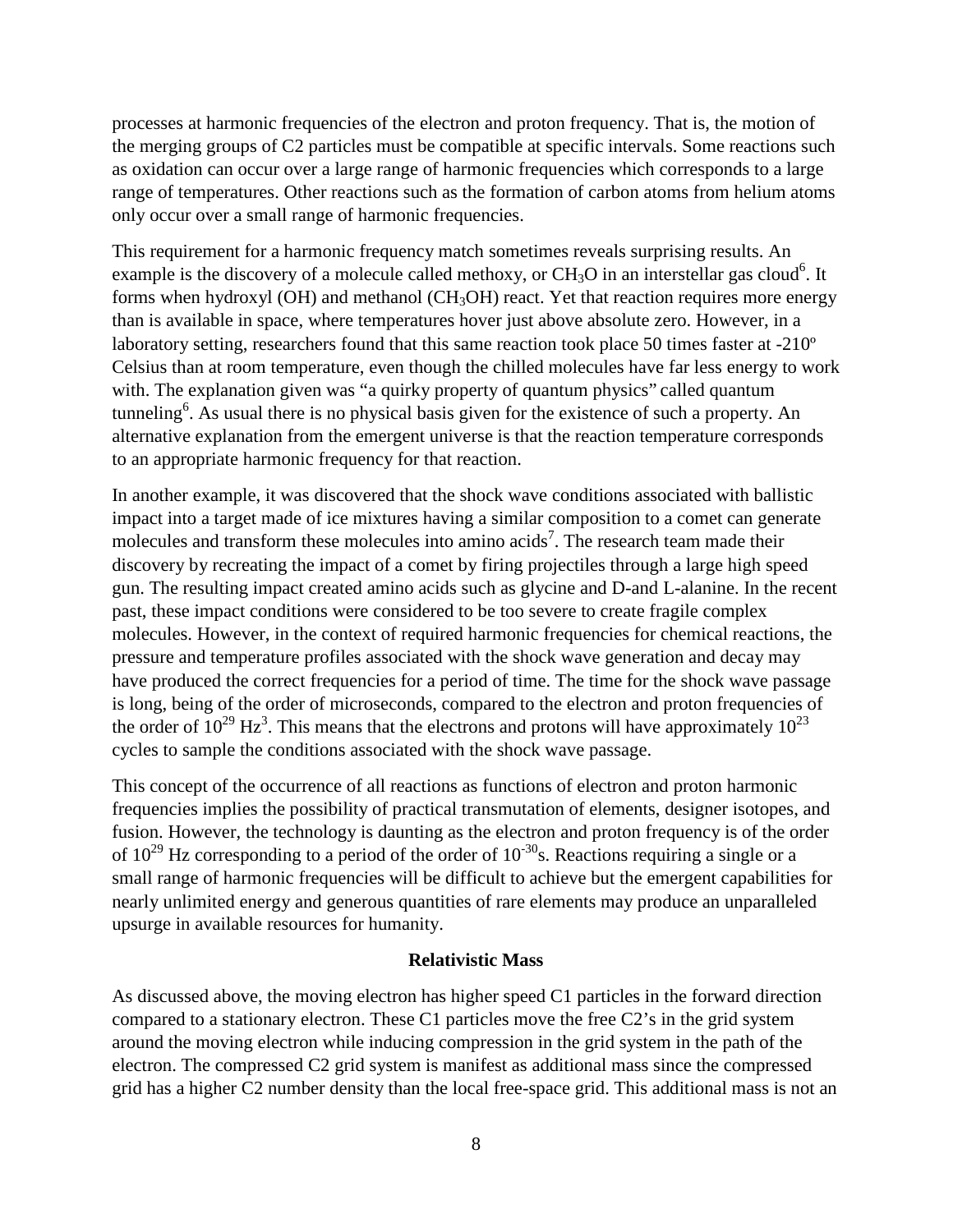increase in the electron mass which is a universal constant. This is because the number of captive C2's in an electron is fixed by a precise dynamic force balance requirement. Instead, the additional mass is due to the additional C2 particles in the compressed C2 particle grid system in the forefront of the electron. This additional mass is called relativistic mass herein, and it accompanies the electron without being a component of it. This approach presents a physical basis for an understanding of the concept of an unchanging electron mass and a variable relativistic mass that accompanies an electron in motion.

This same process is at work in the proton. However, the C2 particles in the expanding and contracting proton core causes a proportional additional compression of the C2 grid system compared to the electron. Therefore, the ratio of the electron and proton relativistic masses is equal to the ratio of their constant particle masses.

The notion that the relativistic mass accompanies the electron or proton without being a structural component of it implies that all effects of motion are not relative. For example, a body that is stationary relative to the local C2 grid system does not have an associated relativistic mass because the grid system is not compressed. A second body that is moving relative to the local C2 grid system does have an associated relativistic mass because the grid system is compressed. The relativistic mass is sufficiently small for normal velocities of bodies above the atomic level and this effect can be safely ignored. However, for velocities approaching the speed of light, there is a measureable physically-based relativistic condition that identifies the moving body, and this relativistic condition is not a characteristic of the stationary body when the reference frame is exchanged.

Einstein recognized that the concept of the mass of a body actually changing with speed presented a dilemma in the absence of an understanding of the physical basis for relativistic mass. His position on this dilemma was presented in a letter he wrote to Lincoln Barnett on 19 June 1948 as follows:

"It is not good to introduce the concept of the mass  $m = M/(1 - (v/c)^2)^{1/2}$  of a moving body for which no clear definition can be given. It is better to introduce no other mass concept than the 'rest mass' m. Instead of introducing M it is better to mention the expression for the momentum and energy of a body in motion."8

Also, some older physics textbooks failed to recognize this point and therefore did not differentiate between particle mass and relativistic mass. For example, in Ref. 9 a plot of electron mass as a function of speed is presented. Also, in this reference the statement introducing "Einstein's statement for the variation of mass with velocity" is given as "The mass of a particle is not a constant but increases with increasing speed in such a way as to approach infinity as the speed of the particle approaches that of light, according to the relation"

$$
m = \frac{m_o}{\sqrt{1 - \left(\frac{v}{c}\right)^2}}
$$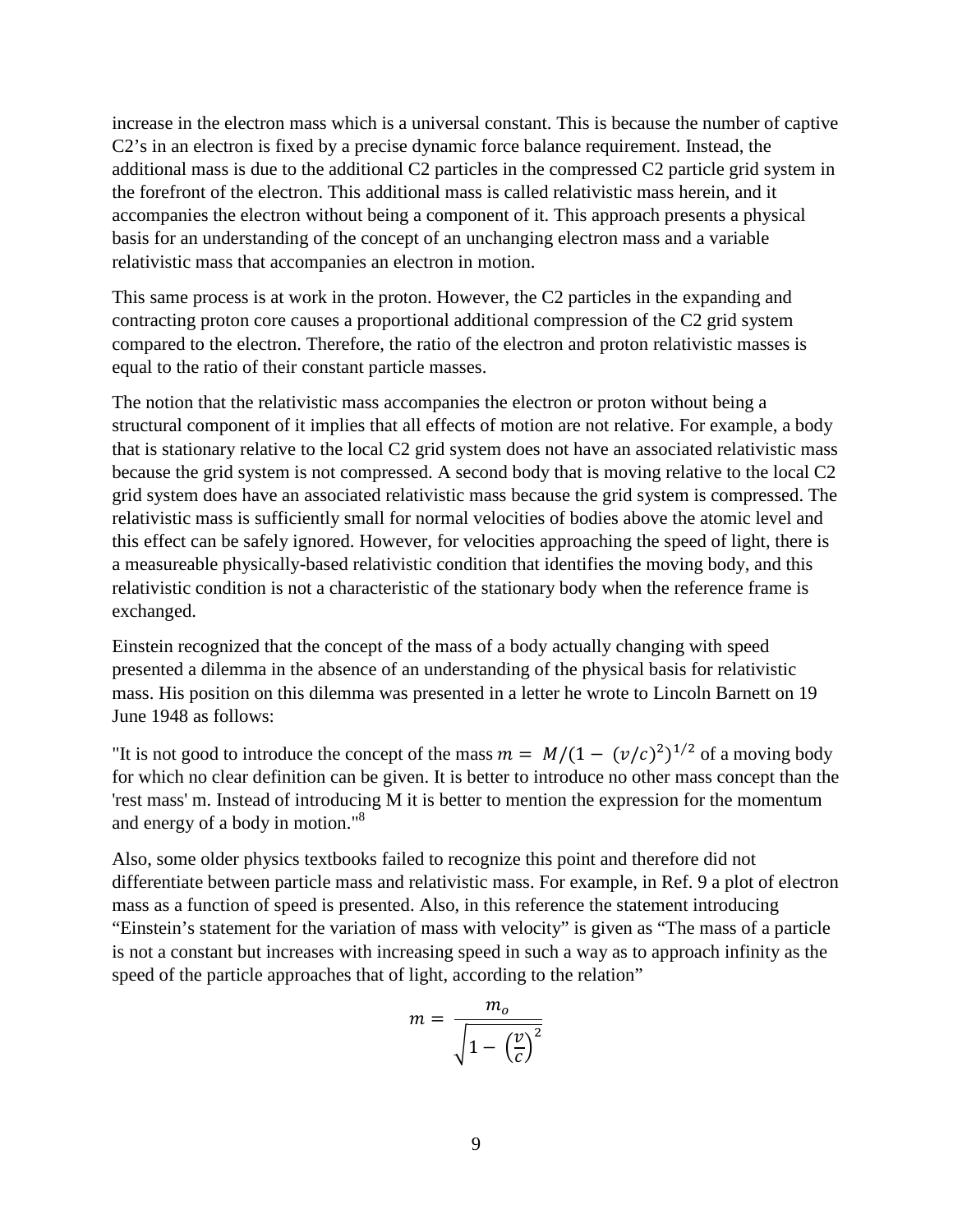More modern textbooks<sup>5</sup> in keeping with Einstein's 1948 concern about mass and relativity, limit the presentation to the recommended "expression for the momentum and energy of a body in motion".

In reality, Einstein's famous equation  $E = mc^2$  suggests that there should exist a clear relationship between mass and energy, even in the relativistic case, if the correct physical relationship is delineated.

In the context of the physical relationship explained above, the relativistic mass  $m_{eR}$ accompanying the constant mass electron is given by an extension of the special relativity equations as

$$
m_{eR} = \frac{m_e}{\sqrt{1 - \left(\frac{V_e}{c}\right)^2}} - m_e - \frac{1}{2} m_e \left(\frac{V_e}{c}\right)^2 \tag{1}
$$

The constant electron mass is  $m_e$ , the electron speed is  $V_e$ , and c is the speed of light. The last term in the equation is the mass equivalent for the electron kinetic energy. The relativistic mass approaches zero as the electron speed approaches zero. This is illustrated by using the binomial expansion for the square root term

$$
\frac{1}{\sqrt{1 - \left(\frac{V_e}{c}\right)^2}} = 1 + \frac{1}{2} \left(\frac{V_e^2}{c^2}\right) + \frac{3}{8} \left(\frac{V_e^2}{c^2}\right)^2 + \dots \tag{2}
$$

As the electron speed approaches zero, the third and additional terms in the expansion can be neglected in comparison with the first and second terms. Substituting the first two terms into Equation (1) gives

$$
m_{eR} = m_e \left[ 1 + \frac{1}{2} \left( \frac{V_e^2}{c^2} \right) - 1 \right] - \frac{1}{2} m_e \left( \frac{V_e}{c} \right)^2 = 0 \tag{3}
$$

The concept of "rest mass" for an electron is superfluous, as the mass of an electron is the result of a specific number of C2 particles in a shell configuration expanding and contracting in response to their dynamic interaction with the exceptionally small and exceptionally numerous C1 particles. The appropriate concept is total mass  $m_{eT}$  which is the sum of the electron mass and the relativistic mass

$$
m_{eT} = m_e + m_{eR} = \frac{m_e}{\sqrt{1 - \left(\frac{V_e}{c}\right)^2}} - \frac{1}{2} m_e \left(\frac{V_e}{c}\right)^2 \tag{4}
$$

The same comments apply to a proton since, like the electron, its mass is independent of speed. Since all matter is composed of electrons and protons or their anti-particles, the mass of any body  $m$  is independent of speed  $V$  so the general equation for relativistic mass is

$$
m_R = \frac{m}{\sqrt{1 - \left(\frac{V}{c}\right)^2}} - m - \frac{1}{2}m\left(\frac{V}{c}\right)^2
$$
 (5)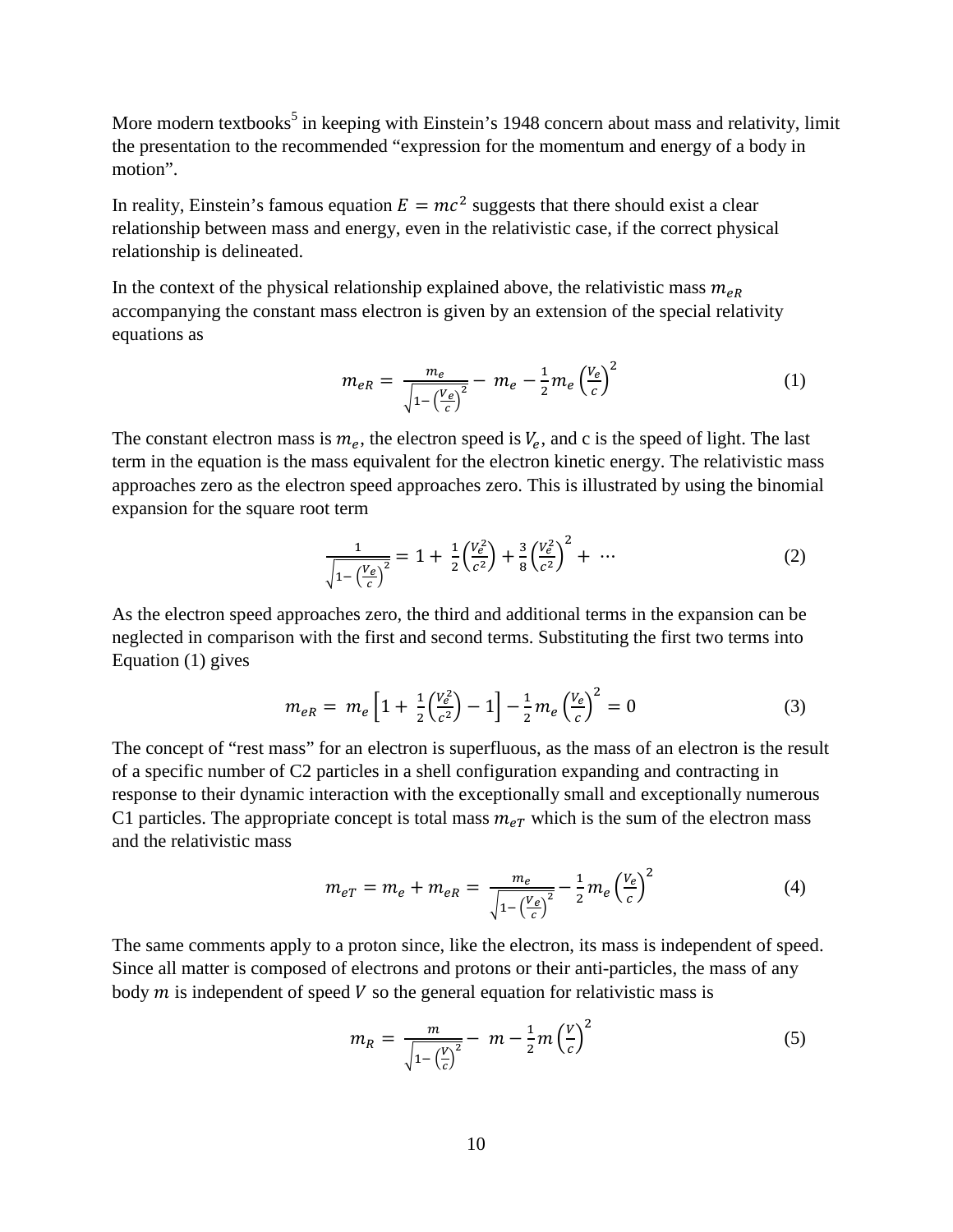The appropriate definition of the relativistic mass associated with an electron or proton is "the equivalent mass of a higher C2 number density region that forms in the forefront of a moving electron or proton". It is analogous to the higher molecule number density region, called the forward stagnation region, which forms in the forefront of a body moving in the atmosphere.

## **Relativistic Mass Equivalent Energy (mee)**

The relationship for the relativistic mass equivalent energy (mee) associated with a moving electron is

$$
E_{eR} = m_{eR}c^2 = \frac{m_e c^2}{\sqrt{1 - \left(\frac{V_e}{c}\right)^2}} - m_e c^2 - \frac{1}{2}m_e V_e^2
$$
 (6)

It is noted that this equation is equal to Equation (1) for the relativistic mass multiplied by  $c^2$ which is consistent with the general concept of  $E = mc^2$ . Unlike electron mass for which the concept of "rest mass' is superfluous, the electron does have a "rest energy" which again in accordance with Einstein's equation is

$$
E_{eo} = m_e c^2 \tag{7}
$$

The total energy of an electron is the sum of its rest energy and kinetic energy at all speeds,

$$
E_e = m_e c^2 + \frac{1}{2} m_e V_e^2
$$
 (8)

The total energy of the electron and its accompanying relativistic energy is the sum of Equations (6) and (8),

$$
E_{eT} = E_e + E_{eR} = \frac{m_e c^2}{\sqrt{1 - \left(\frac{V_e}{c}\right)^2}} - m_e c^2 - \frac{1}{2} m_e V_e^2 + m_e c^2 + \frac{1}{2} m_e V_e^2
$$

Canceling like terms,

$$
E_{eT} = E_e + E_{eR} = \frac{m_e c^2}{\sqrt{1 - \left(\frac{V_e}{c}\right)^2}}
$$
(9)

The electron relativistic mee given by Equation (6) approaches zero as the electron speed approaches zero. This is illustrated by using the binomial expansion for the square root term, Equation (2), and substituting the first two terms into Equation (6) to obtain

$$
E_{eR} = m_{eR}c^2 = m_e c^2 \left[ 1 + \frac{1}{2} \left( \frac{V_e^2}{c^2} \right) - 1 \right] - \frac{1}{2} m_e V_e^2 = 0 \tag{10}
$$

This shows that the electron relativistic mee has zero rest energy as expected. It also has zero kinetic energy because the compressed C2 particle grid that accompanies the moving electron flows around the electron. Therefore, the equivalent mass increase associated with the increased C2 number density of the compressed grid is not a fixed mass that travels with the electron.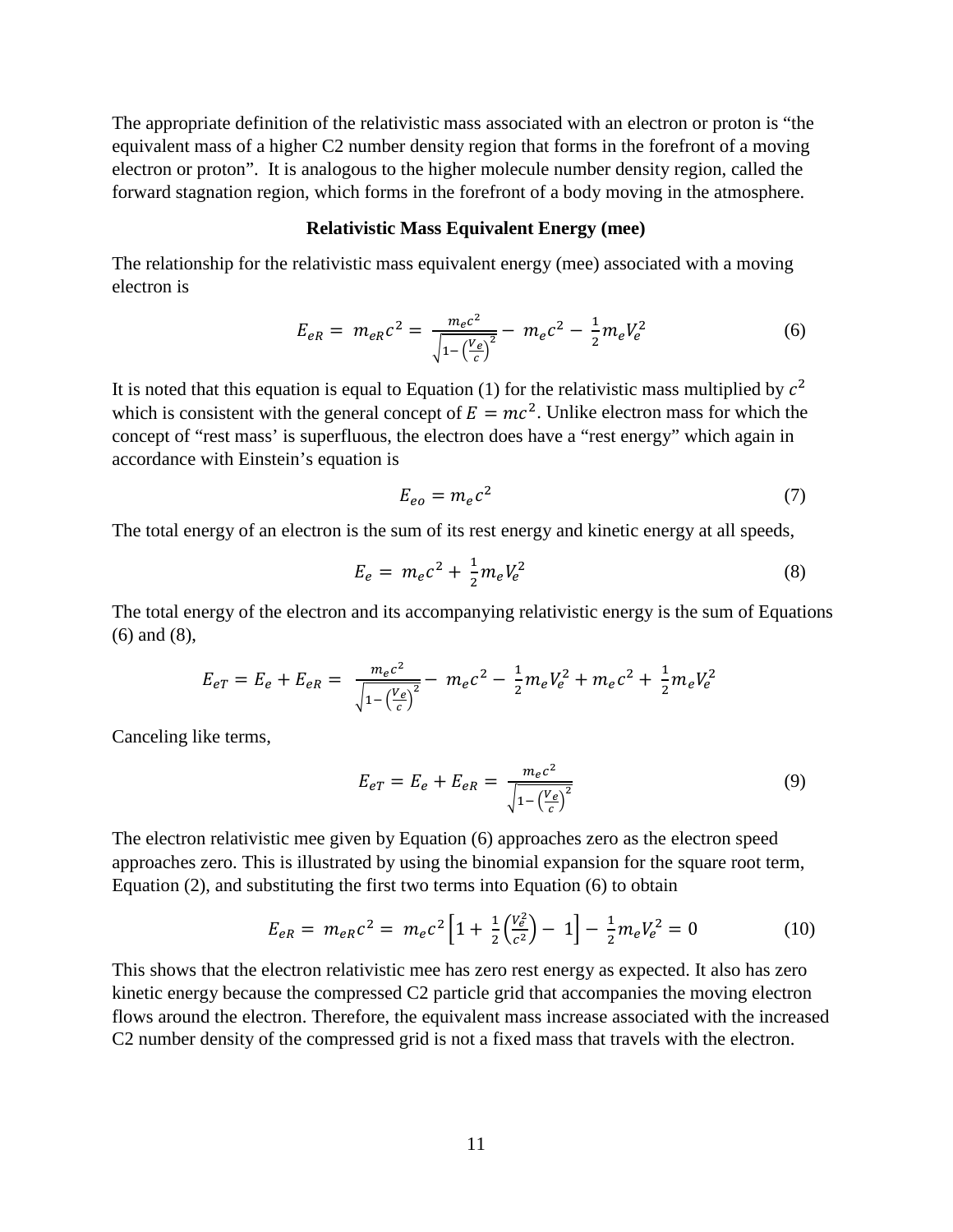### **Relativistic Momentum**

The relationship for the relativistic linear momentum associated with a moving electron is

$$
p_{eR} = \frac{m_e V_e}{\sqrt{1 - \left(\frac{V_e}{c}\right)^2}} - m_e V_e
$$
 (11)

The linear momentum of an electron at all speeds is

$$
p_e = m_e V_e \tag{12}
$$

The total of the linear momentum of the electron and its accompanying relativistic linear momentum is the sum of Equations (11) and (12),

$$
p_{eT} = p_{eR} + p_e = \frac{m_e V_e}{\sqrt{1 - \left(\frac{V_e}{c}\right)^2}} - m_e V_e + m_e V_e = \frac{m_e V_e}{\sqrt{1 - \left(\frac{V_e}{c}\right)^2}}
$$
(13)

Canceling like terms,

$$
p_{eT} = p_{eR} + p_e = \frac{m_e V_e}{\sqrt{1 - \left(\frac{V_e}{c}\right)^2}}
$$
(14)

The relativistic momentum associated with the electron is therefore the difference between the total momentum and the electron momentum as expressed by Equation (11).

### **Time and Relativity**

The passage of time is relative as demonstrated in the required Global Positioning System (GPS) corrections. My view is that the correct physical model of the universe presents an alternative explanation of the cause of this relativity. In order to provide the context for this explanation, it is first proposed that all entities in the universe experience each moment in time simultaneously. The use of the word simultaneous is qualified here to mean practically simultaneous as absolute simultaneity does not exist. With that qualification, consider the possibility that there is a translatable signal (not light) that emanates from a sudden event such as a supernova that has a practically infinite transmission speed, perhaps the "spooky action at a distance" as referred to by Einstein<sup>10</sup>. Under this condition, the signal reaches all receivers simultaneously regardless of their location or speed relative to the source. Likewise, the signal from a second such event also reaches all receivers simultaneously regardless of their location or speed relative to the source. Each of these events occur at a different moment in time, but all receivers receive each signal simultaneously. Given some sequence of such events, all receivers experience the same sequential array of these moments in time.

Regarding the possibility of such a hyperluminal signal, the hyperluminal subpopulation of the C1 particles in Ref. 3 provides a possible explanation for an apparently instantaneous transfer rate associated with quantum entanglement<sup>11</sup>. The calculated average hyperluminal speed of the segregated C1 particles in the electron interior in Ref. 3 (Equation 91) is sufficiently high to approximate instantaneous transfer. The growing number of demonstrations of quantum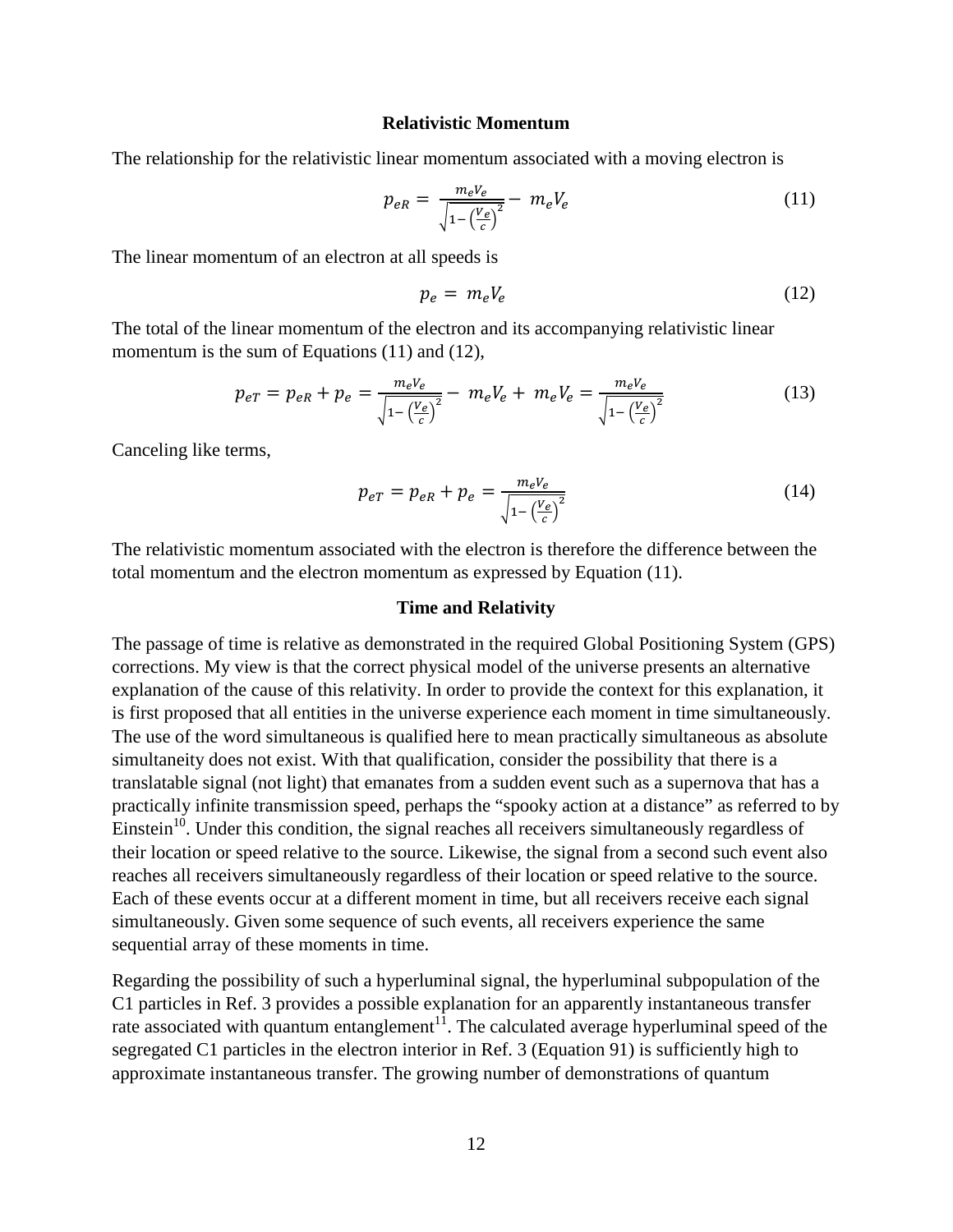entanglement does suggest the possibility of transfer of information at hyperluminal speeds, in spite of protestations to the contrary.

If time is defined as the dimensional entity that occurs between moments in time, it is the measurement of this entity, the passage of time, which is relative. There are two relativity effects that depend on two properties of the clock's environment. One of these environmental properties is the number density of the static C2 grid system which is directly related to the strength of the gravitational field. The second property is the number density of the compressed C2 grid system due to the speed with which the clock is moving relative to the static C2 grid system. Therefore, the total time correction for the GPS system relative to a clock on earth is the sum of these two corrections, one due to a static effect and the second due to a kinematic effect. A simple analogy is the total pressure for steady, incompressible, frictionless flow of a gas which is the sum of the static pressure and the dynamic pressure as expressed in the simple form of the Bernoulli equation

$$
p + \frac{1}{2}\rho V^2 = p_t \tag{15}
$$

The first term is the static pressure, the second term is the dynamic pressure and the right hand side is the total or stagnation pressure. The analogous form for the total time correction is

$$
\Delta t_s + \Delta t_k = \Delta t_t \tag{16}
$$

The first term is the static or gravitational time correction, the second term is the kinematic or relativistic time correction, both relative to a clock on earth, and the right hand side is the total correction. The purpose in highlighting this analogy is to emphasize that the relativity of the passage of time has a physical basis which is the number density and relative speed of the massless C2 particles. This is analogous to the effect of number density and relative speed of gaseous molecules on the gas total pressure.

This postulated physical mechanism means that an atomic clock aboard a GPS satellite actually vibrates at a higher frequency due to the lower C2 particle number density in the static grid system at the satellite altitude compared to the higher number density and lower vibrational frequency on the earth's surface. The lower C2 particle number density results in less blockage of the penetrating C1 particles and therefore less time in reaching the critical C1 particle interference number density in the C2 particle shell peripheral space, resulting in a higher electron and proton pulsation frequency. The atomic clock vibrational frequency is a harmonic of this pulsation frequency. Therefore, the unadjusted clock in orbit actually runs faster than the same clock would run on earth due to the higher static C2 particle number density on earth. These physical effects correlate with the difference in the gravitational fields as given by a common expression for the gravitational time dilation

$$
\Delta t_{\infty} = \frac{\Delta t_G}{\sqrt{1 - \frac{2GM}{Rc^2}}} \tag{17}
$$

The  $\Delta t_{\infty}$  is the time interval recorded by a stationary clock located sufficiently far from earth  $(R \to \infty)$ , the  $\Delta t_G$  is the time interval due to the finite R recorded by an unadjusted clock, G is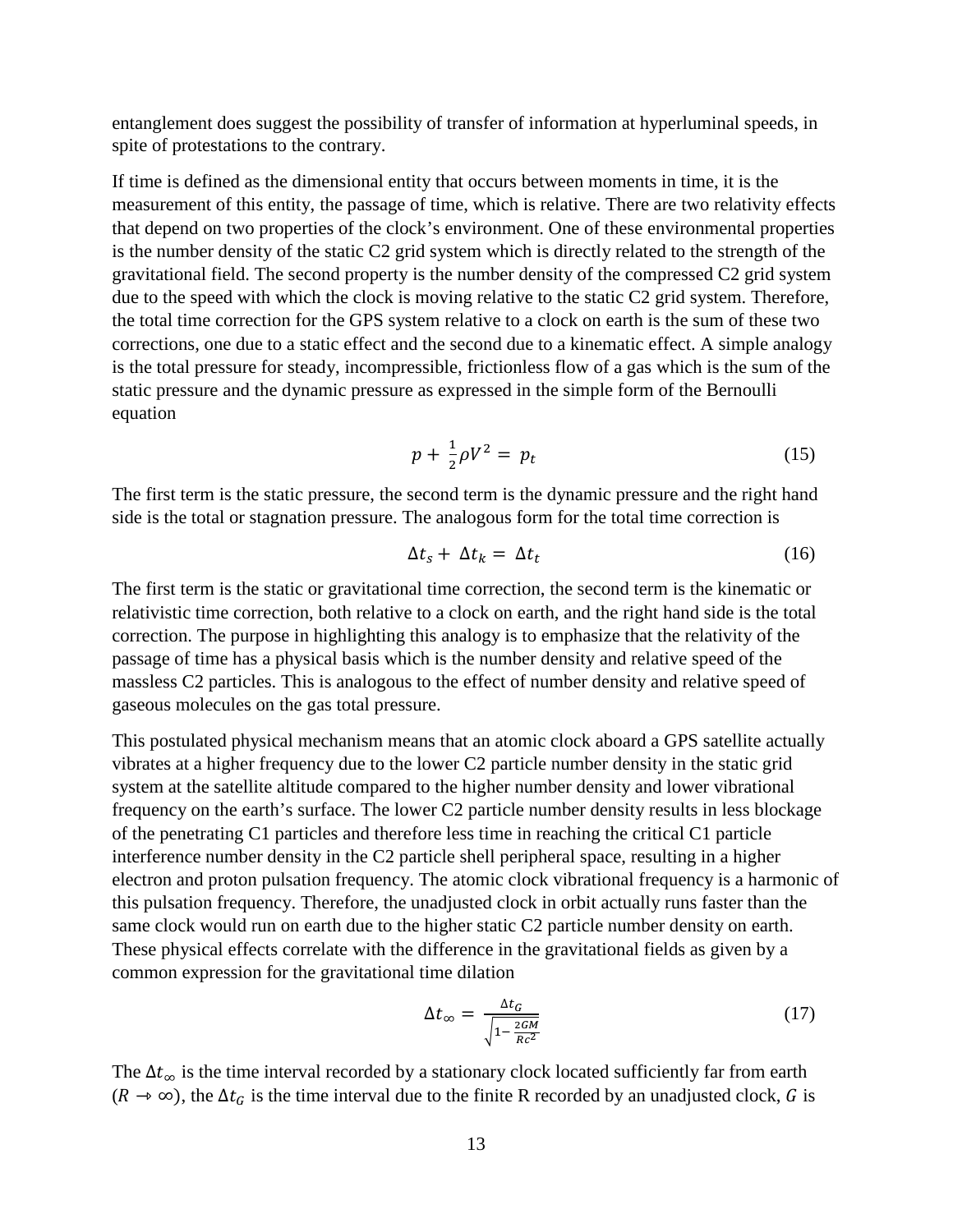the universal gravitational constant,  $M$  is the mass of the earth,  $R$  is approximately the radial coordinate (actually a Schwarzschild coordinate), and c is the speed of light. The gravitational time correction is the difference in the  $\Delta t_G$  calculated for the ground radial coordinate and for the orbital radial coordinate.

In addition, the postulated physical mechanism also means that an atomic clock aboard a GPS satellite actually vibrates at a lower frequency due to the higher C2 particle number density around the moving (orbiting) satellite compared to the lower number density and higher vibrational frequency of the stationary ground clock. The higher C2 particle number density results in more blockage of the penetrating C1 particles and therefore more time in reaching the critical C1 particle interference number density in the C2 particle shell peripheral space, resulting in a lower electron and proton pulsation frequency. As in the gravitational effect case, the atomic clock vibrational frequency is a harmonic of this pulsation frequency. Therefore, the unadjusted clock in orbit runs slower than the same clock would run on earth due to the compression of the C2 particle grid system in orbit, resulting in a locally higher kinematic C2 particle number density in orbit. These physical effects correlate with the difference in the speeds at which the orbiting and ground clocks are traveling relative to the C2 particle grid system as given by the standard expression for the relativistic time dilation<sup>5</sup>

$$
\Delta t_e = \frac{\Delta t_R}{\sqrt{1 - \frac{V^2}{c^2}}} \tag{18}
$$

The time interval recorded by a stationary ground clock is  $\Delta t_e$ , the time interval recorded by an unadjusted satellite clock is  $\Delta t_R$ , the satellite orbital speed is V, and c is the speed of light. The relativistic time correction is the difference between  $\Delta t_e$  and  $\Delta t_R$  evaluated at the average orbital speed. The total time correction is the sum of the two corrections as indicated above.

In reality, the GPS clocks are adjusted before launch as discussed in Ref. 12. The direct quote is "For GPS satellites, General Relativity (GR) predicts that the atomic clocks at GPS orbital altitudes will tick faster by about 45,900 ns/day because they are in a weaker gravitational field than atomic clocks on Earth's surface. Special Relativity (SR) predicts that atomic clocks moving at GPS orbital speeds will tick slower by about 7,200 ns/day than stationary ground clocks. Rather than have clocks with such large rate differences, the satellite clocks are reset in rate before launch to compensate for these predicted effects."<sup>9</sup>

The alternative view expressed in this article is that all processes in the universe are actually physical in nature. This means that all time measurement systems actually run faster or slower in response to the electron and proton pulsation frequency change caused by changes in the local number density of C2 particles. Since all atomic and molecular processes occur at distinct harmonic frequencies of the electron and proton pulsation frequency as discussed above, these processes thereby occur at faster or slower rates depending on the local number density of C2 particles. Therefore, all systems, living and non-living, are affected. The aging processes actually slow down in environments with higher C2 particle number densities such as stronger gravitational fields and higher speeds relative to the C2 particle grid system. Likewise, the non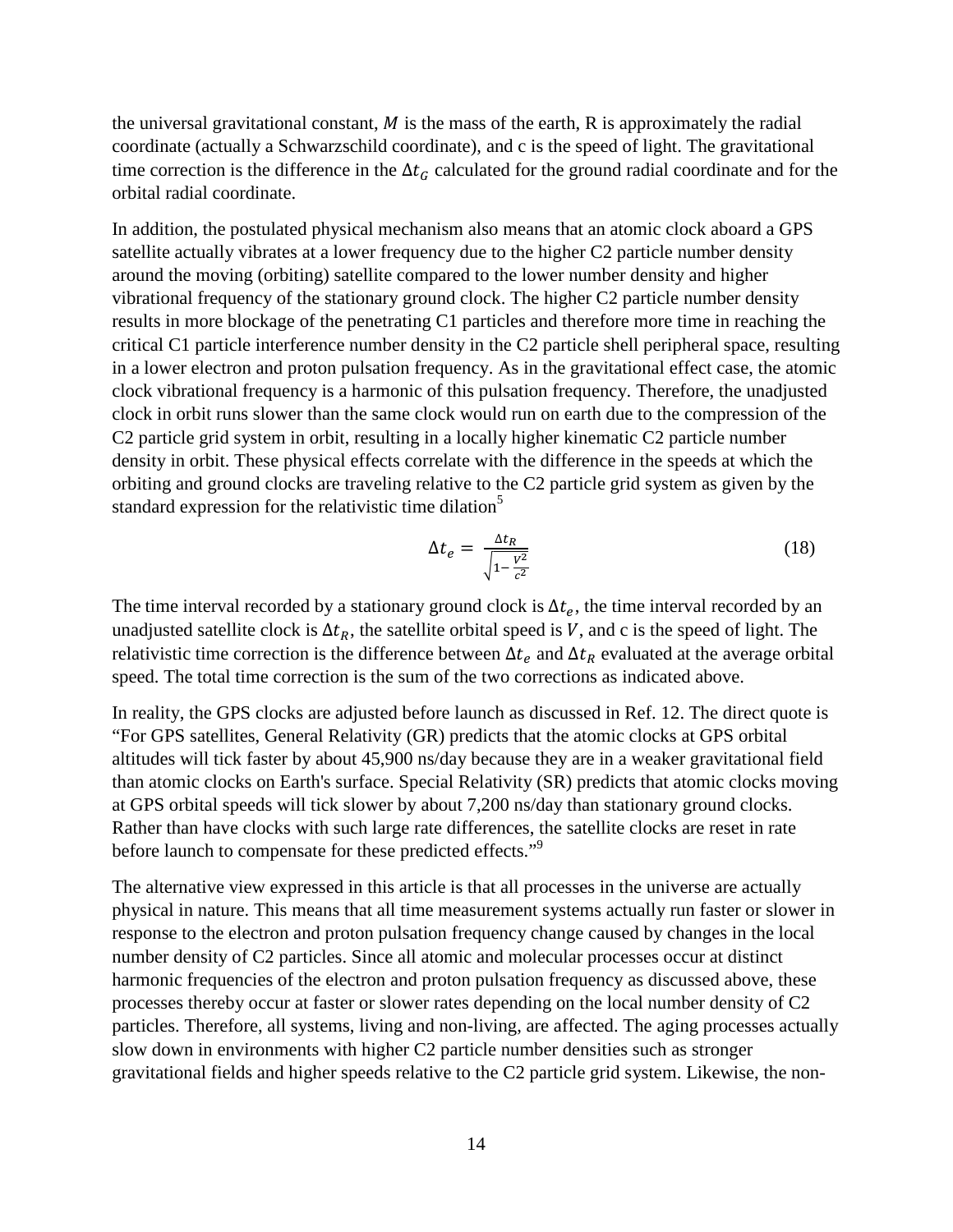living systems such as those that are mechanical, electronic, or chemical also slow down under these same conditions. Therefore, it is the passage of time that is relative.

## **Relativistic Length Contraction**

The concept of relativistic length contraction also follows from the perspective that the C2 particle grid system is compressed in the forefront of a body as a function of the speed of the body relative to the grid system. This flexible and responsive grid system suggests the concept of space as the three-dimensional region between adjacent C2 particles in the grid as discussed above. In this context, the compressed grid system means that space is compressed in the forward direction. The standard expression for the relation between the length L measured by an observer traveling at speed V and the length  $L_0$  measured by a stationary observer is<sup>5</sup>

$$
L = L_o \sqrt{1 - \frac{v^2}{c^2}} \tag{19}
$$

It is important to note that this length contraction occurs only along the direction of the motion. Those dimensions that are perpendicular to the motion are not shortened. Consistent with the approach taken here, space is only compressed in the direction of motion.

#### **Cosmology**

The concept that all processes in the universe, inclusive of the subatomic to the cosmological, are the result of the kinematic interactions of two massless particles under specific conditions invites an expanded interpretation of the history and destiny of the universe. An immediate implication is that the three-dimensional flexible C2 particle grid system created by the collisions of the highly numerous C1 particles with the C2 particles may be of infinite extent. As discussed above, this concept gives rise to the physical definition of space as the three-dimensional region between adjacent C2 particles in the grid system that allows for expansion, contraction, and curvature in response to initial and boundary conditions. Our universe may occupy only a finite portion of this infinite expanse.

A consequence of the concept of the gravitational force between C2 particles as being caused by a net deficit in the outgoing C1 particle streams normal to the C2 particle random motion addresses the possible history and future state of a physically finite universe. It means that the C2 particles located at the outer extremities of the expanding universe receive more impacts from the ubiquitous C1 particles coming toward the universe than those coming from the interior. The electrons and protons which are composed of C2 particles cannot have reached an escape velocity when they approach the outer boundary because the attraction is inward and increasing in strength. These large-scale kinematic and dynamic processes suggest that the universe will begin a contraction phase that will eventually compress a large portion of the mass in the universe to the maximum C2 particle number density. This spherical region is herein called the compressed region to distinguish it from the currently popular concept of a black hole.

The maximum C2 particle number density exists because the C2 particles are incompressible and possess a finite size. During the contraction phase the C1 particles would continue their interaction with this enlarging compressed region resulting in periodic pulsations. This process is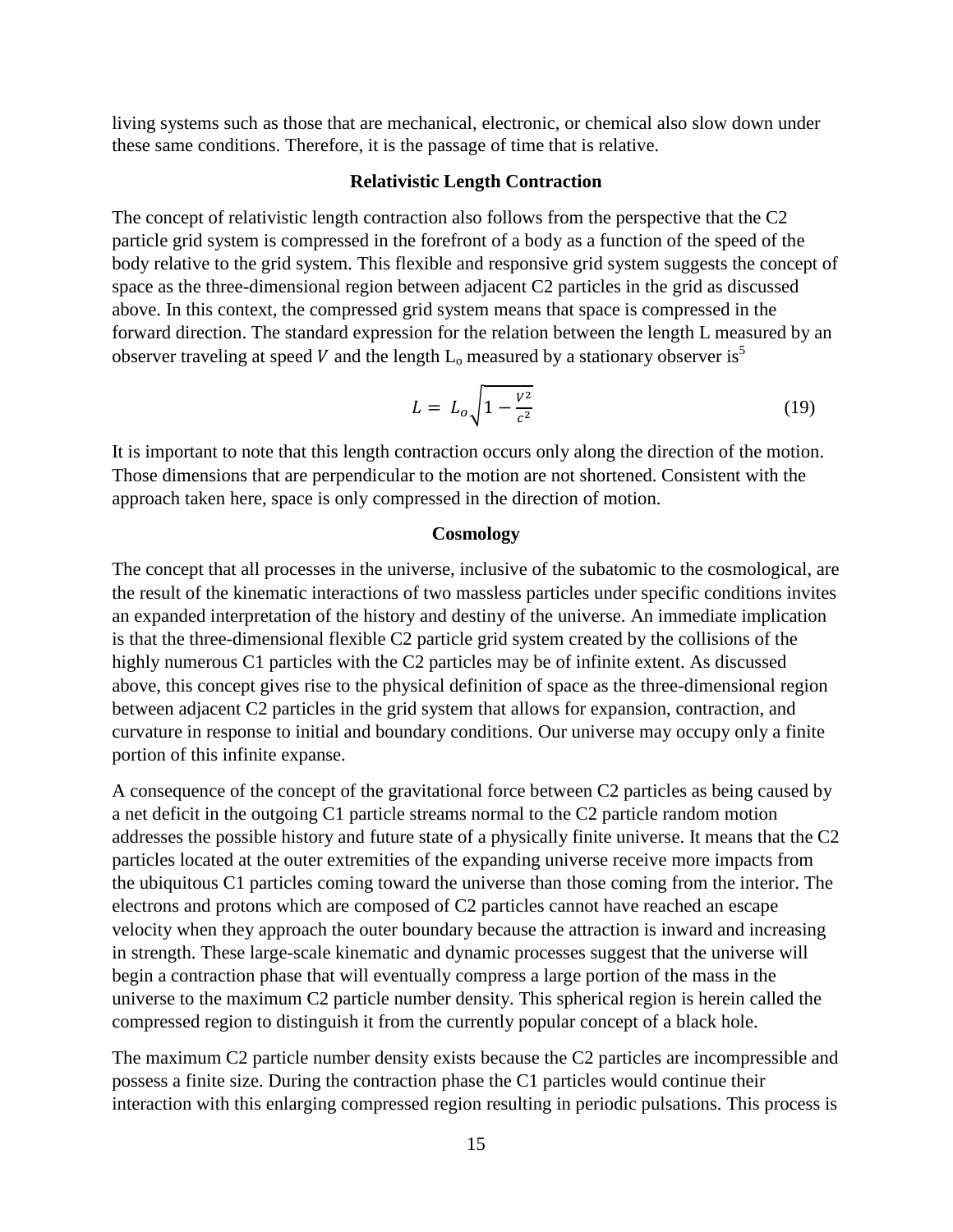actually the separation and transfer of a hyperluminal subpopulation of the C1 particles into the open spaces of the pulsating compressed region. These partitioned hyperluminal particles are the actuating source for the kinematic properties of the compressed region analogous to the processes that create the pulsating electron and proton<sup>3</sup>. Eventually the growing compressed region reaches an unstable condition in which the partitioned hyperluminal subpopulation initiates a rapid and extensive expansion that presents a physical basis for the concept of hyperluminal inflation as the first phase of the so-called big bang.

A major difference between the compressed region concept and the black hole/big bang concept is that the initial conditions for the compressed region are a finite size and a specific number density of C2 particles. The infinitesimal size and infinite density initial conditions of the black hole/big bang concept defy all observations of objective reality. During and following the initial inflation, the interactions of the C1 and C2 particles during the early expansion phase would encounter the required C2 particle motion and number density conditions to form stable electrons and protons in addition to other C2 groups of unstable particles. Further expansion would bring these electrons and protons together under the right conditions to form hydrogen atoms, neutrons and helium atoms. This entire process illustrates how complexity emerges from the interactions of two massless particles obeying simple kinematic conservation principles under specific conditions.

This process of the emergence of complexity continues through many stages from the formation of large stars due to the universal gravitational attraction described above to the production of the elements of the periodic table during the life cycles of these stars. All of this comes into existence from the interaction of the two massless particles with the systems formed by these same particles in previous stages of emergence. Likewise, smaller stars and their planetary systems utilize the new elements and follow the same patterns and principles of their predecessors like emerging designs in fractal geometry.

The elements also combine to form molecules in response to the electronic force fields produced by their diverse structures of pulsating electrons and protons. These combinations like all processes in the universe are in harmonic synchronization with the electron and proton pulsation frequency. For planets orbiting their stars under the right conditions, these simple molecules can combine into more complex molecules, again due to the attraction and repulsion of the electronic force fields. Given the right conditions including synchronized harmonic frequencies, these molecules can employ the emergence process to develop advanced molecular structures that satisfy the requirements for primitive life systems<sup>7</sup>.

These same patterns and principles are employed repeatedly under the newest conditions to bring more complex systems and corresponding new conditions into existence. The diverse complex life forms that constitute our current condition have emerged from these same processes. Complexity in the universe has developed to the point where the emergent intelligence can provide new conditions to continue and even accelerate the emergence process. For example, it may be possible to accomplish the practical transmutation of elements, development of designer isotopes, and controlled fusion in ways that are more manageable than the corresponding processes in stars. It is important to emphasize that if this becomes possible as I believe that it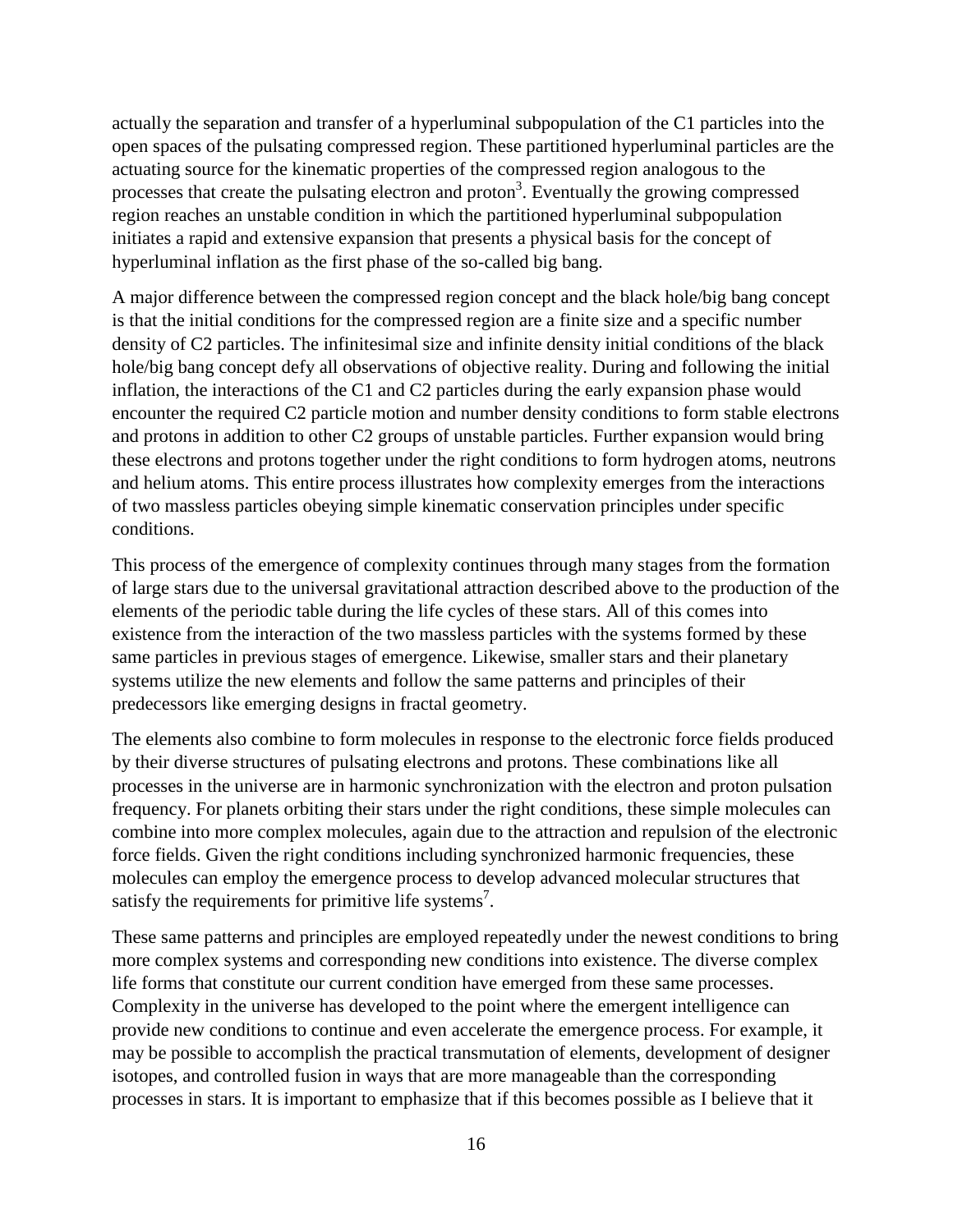will, these emergent achievements will be as natural as those in the stars because like the galaxies, stars, and planets, we are the naturally emergent universe.

Another consequence of this concept of the universe is that the cycle of expansion and contraction may have been the case for a time span approaching infinity and will continue indefinitely. This view is in contrast to the view that the generally accepted age of 13.8 billion years for the current cycle of the universe represents the totality of existence. This shortsighted view is consistent with humanity's record of assuming all that we see is all that there is. It is also probable that each universe cycle has proceeded utilizing the same emergence principles that ultimately produces highly complex systems including consciousness and intelligence. These logical concepts open the door for numerous possibilities relating to the current state and future of the emergent universe.

# **Summary**

All of the effects described above resulted from the interactions of the massless C1 and C2 particles under the various prescribed conditions. It is remarkable that the highly complex mechanisms of the universe may emerge from the straightforward kinematic interactions of two massless particles under the conditions that characterize the universe. It appears to be analogous to the intricate shapes that emerge from simple equations in fractal geometry. The equations from which the universal mechanisms arise are not arbitrary but rather they are the simple relations that describe the collisions of these two massless particles. These simple relations are the kinematic analogs of the dynamic equations for the conservation of mass, energy, and momentum.

A foundational mechanism that is described herein is the interactions of the massless particles to maintain the pulsating stable structures of electrons and protons. Two other important observations are that the constant speed of light is the average speed of the massless particles, and the interactions of the massless particles with electrons and protons cause the speed of light to be constant relative to any moving body. These same interactions cause the motion of any body to be constant in the absence of external forces. The concept of space as a flexible and responsive grid system composed of nodes of C2 particles also emerges from the collisions of these particles. The C2 particles in this grid system will flow in response to the rotation of electrons with their spin axes aligned in a permanent magnet or aligned by electron motion. These flowing C2 particles represent the magnetic field lines associated with these two cases and are an integral part of the mechanism for magnetism.

Additionally, the collisions between C1 and C2 particles create an attraction between all of the C2 particles in the universe. When this attraction is between electrons and/or protons the resulting force is universal gravitation. This analysis has also addressed the potential mechanisms for the so-called particle-wave duality. It has shown that electrons and protons are not single particles but rather they are specific collections of C2 particles responding to collisions with C1 particles. Under certain conditions, these dynamic structured collections of C2's exhibit properties like those of a single particle. In addition, these structured collections are pulsating at a high frequency, and these pulsations propagate at the speed of light through the ubiquitous C2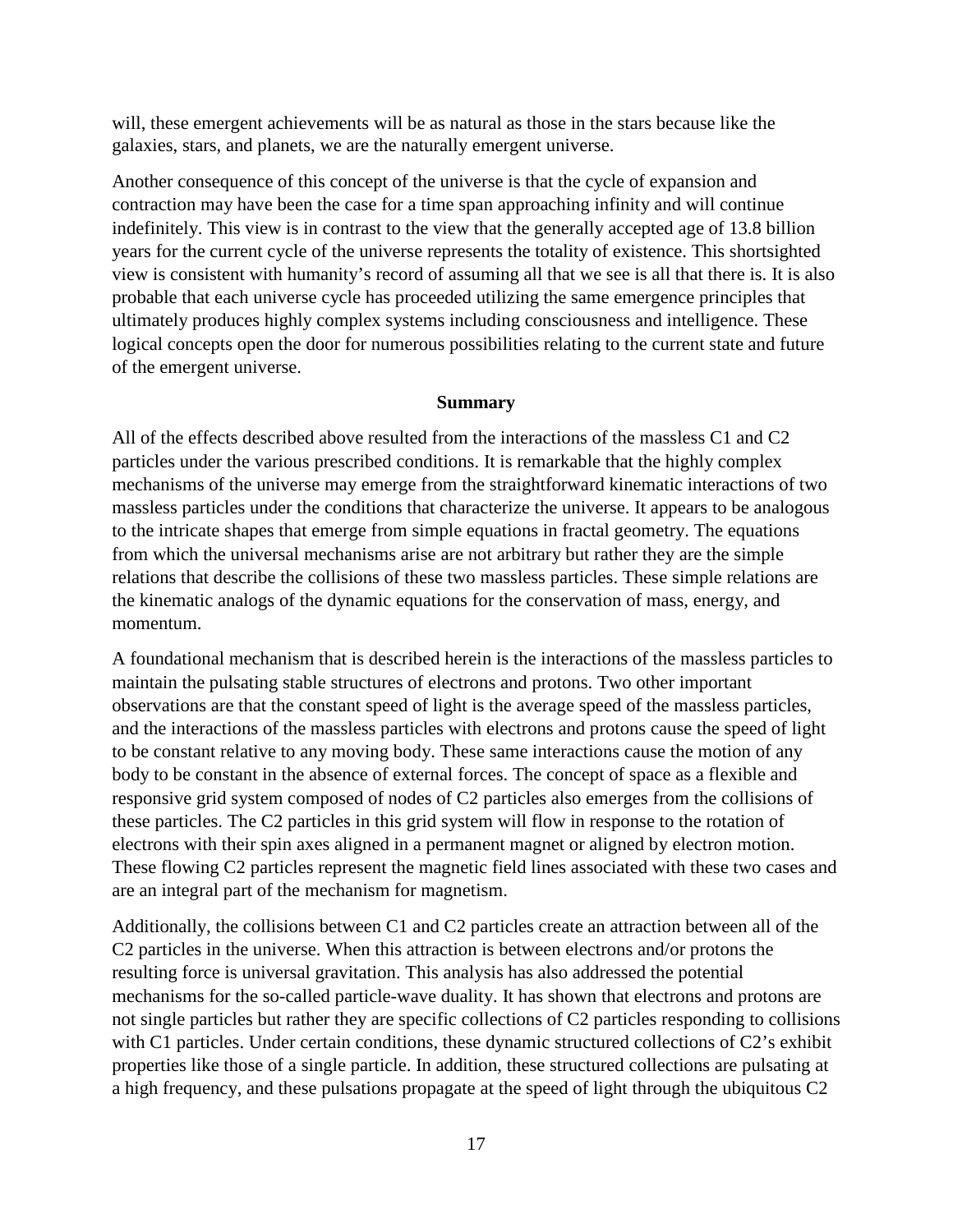particle grid system which, under certain conditions, can cause wave-like interactions with their surroundings.

The collisions of the C1 and C2 particles under the conditions accompanying a mass moving through the C2 particle grid system result in equations that account for the compression of the grid system in the forefront of the mass. Specifically for the case of a moving electron, the expressions for mass, energy, and momentum are summarized below in terms of a relativistic component, a separate particle component, and the total of the components as follows:

The relativistic mass is

$$
m_{eR} = \frac{m_e}{\sqrt{1 - \left(\frac{V_e}{c}\right)^2}} - m_e - \frac{1}{2} m_e \left(\frac{V_e}{c}\right)^2
$$
 (1)

The constant electron mass is  $m_e$ . Therefore, the total mass is

$$
m_{eT} = m_e + m_{eR} = \frac{m_e}{\sqrt{1 - \left(\frac{V_e}{c}\right)^2}} - \frac{1}{2} m_e \left(\frac{V_e}{c}\right)^2 \tag{4}
$$

The relativistic mass equivalent energy (mee) is

$$
E_{eR} = m_{eR}c^2 = \frac{m_{e}c^2}{\sqrt{1 - \left(\frac{V_e}{c}\right)^2}} - m_{e}c^2 - \frac{1}{2}m_{e}V_e^2
$$
 (6)

The electron total particle energy is

$$
E_e = m_e c^2 + \frac{1}{2} m_e V_e^2
$$
 (8)

Therefore, the total energy is

$$
E_{eT} = E_e + E_{eR} = \frac{m_e c^2}{\sqrt{1 - \left(\frac{V_e}{c}\right)^2}}
$$
(9)

The relativistic linear momentum is

$$
p_{eR} = \frac{m_e V_e}{\sqrt{1 - \left(\frac{V_e}{c}\right)^2}} - m_e V_e
$$
 (11)

The electron linear momentum is

$$
p_e = m_e V_e \tag{12}
$$

Therefore, the total momentum is

$$
p_{eT} = p_{eR} + p_e = \frac{m_e V_e}{\sqrt{1 - \left(\frac{V_e}{c}\right)^2}}
$$
(14)

Relating to the relativity of time, it is concluded that all moments in time occur simultaneously in the universe. It is the measurement of the passage of time between those moments that is relative.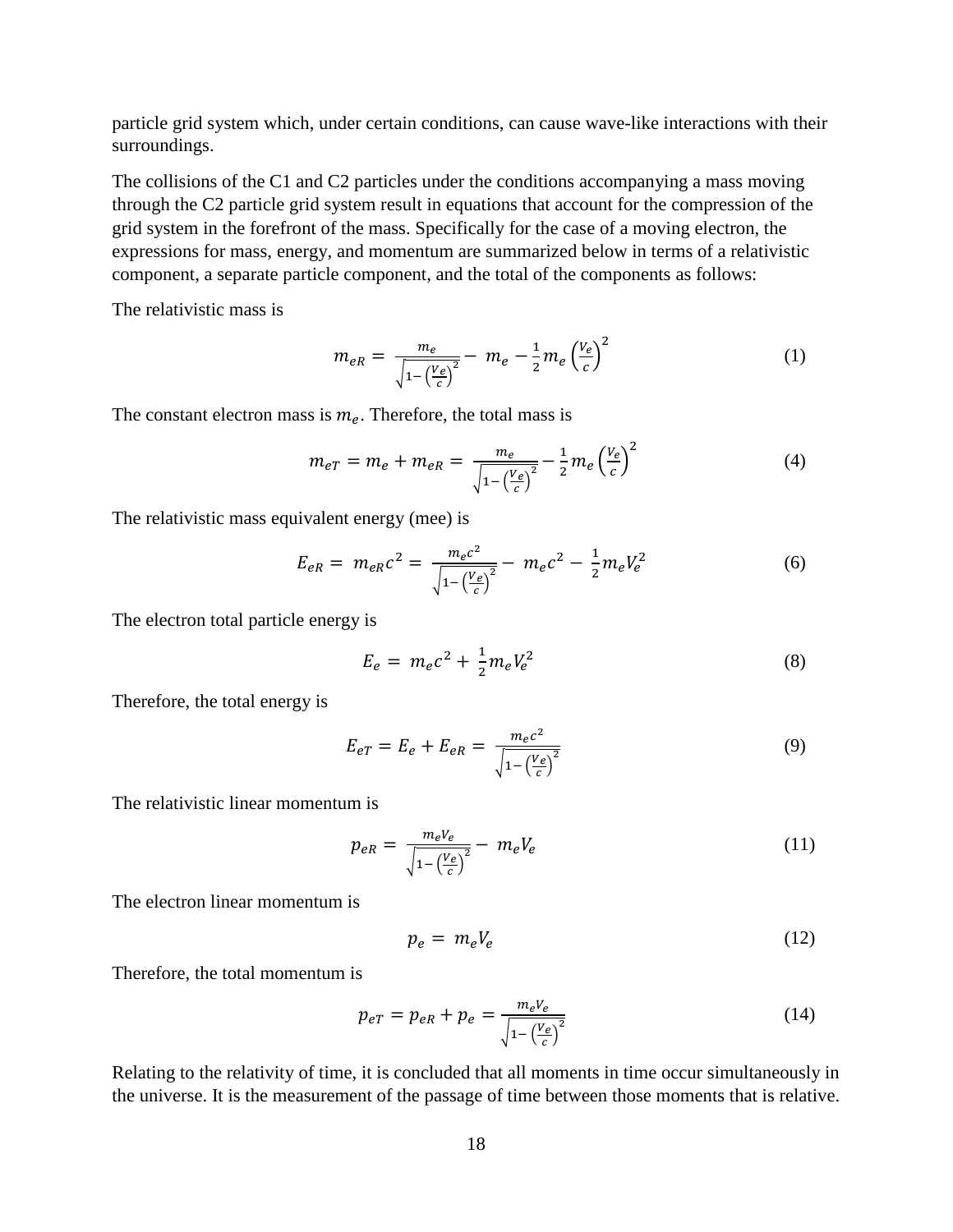The relativity effects are produced solely by the effects of the number density of C2 particles in the local static and compressed grid systems. These effects are shown to be qualitatively consistent with the known time corrections for the clocks in the Global Positioning System (GPS). Similarly, the relativity-based length contraction is a function of the compression of the C2 particle grid system in the forefront of a moving mass.

The emergence of increasing complexity resulting from C1-C2 particle interactions under continuously developing new conditions has profound implications for cosmology. At the boundaries of the expanding universe, the net attraction will always be inward. This means that the universe is characterized by expansion and contraction cycles utilizing mechanisms analogous to electrons and protons. These cycles may have been occurring for a period of time approaching infinity and may continue indefinitely. The implication of two finite sized, incompressible fundamental particles is that the initial conditions for the initiation of a new cycle are a finite sized compressed region with a finite number of C2 particles. When the critical condition in the interior of the compressed region is reached, the initial hyperluminal expansion may be extensive, resulting in an exceptionally large universe. It is also implied that all processes in the universe occur at specific harmonics of the pulsating electrons and protons. This is because all interactions have to be synchronized with these pulsations in order to accommodate the transfer of the C2 particles from photon encounters at the boundaries of the electrons and protons. These photon-electron and photon-proton interactions represent mass and mass equivalent energy transfer as in  $E = mc^2$  as well as momentum transfer.

The implied mechanisms discussed in this article have emerged from the simple rules for kinematic collisions of two massless particles<sup>3, 4</sup>. The emergent processes of the universe based on these simple rules are consistent with concepts expressed in the colossal work of Stephen Wolfram published in his seminal volume entitled *A New Kind of Science*13. On the subject of the potential simplicity of the underlying rules for the universe, he says "But what we have now seen over and over again in this book is that in fact it is perfectly possible to get phenomena of great complexity even with a remarkably simple underlying setup. And I suspect that particles in physics – with all their various properties and interactions – are just yet another example of this very general phenomenon." On the subject of the universality of the underlying rules, he says "So this means that one cannot reasonably expect to use some kind of incremental procedure to find the ultimate rule for the universe. But it also means that if one once discovers a rule that reproduces sufficiently many features of the universe, then it becomes extremely likely that this rule is indeed the final and correct one for the whole universe."

These emergent processes that lead to ever increasing complexity may be the genesis mechanisms for the entire universe. Therefore, it is expected that the emergence of complex molecules and life systems is commonplace in any area of the universe where the necessary elements and conditions are present. As these emergent mechanisms are quantified and understood, it may be possible to identify and produce the required conditions and harmonic frequencies for the practical transmutation of elements, development of designer isotopes, and controlled fusion in ways that are more manageable than the corresponding processes in stars.